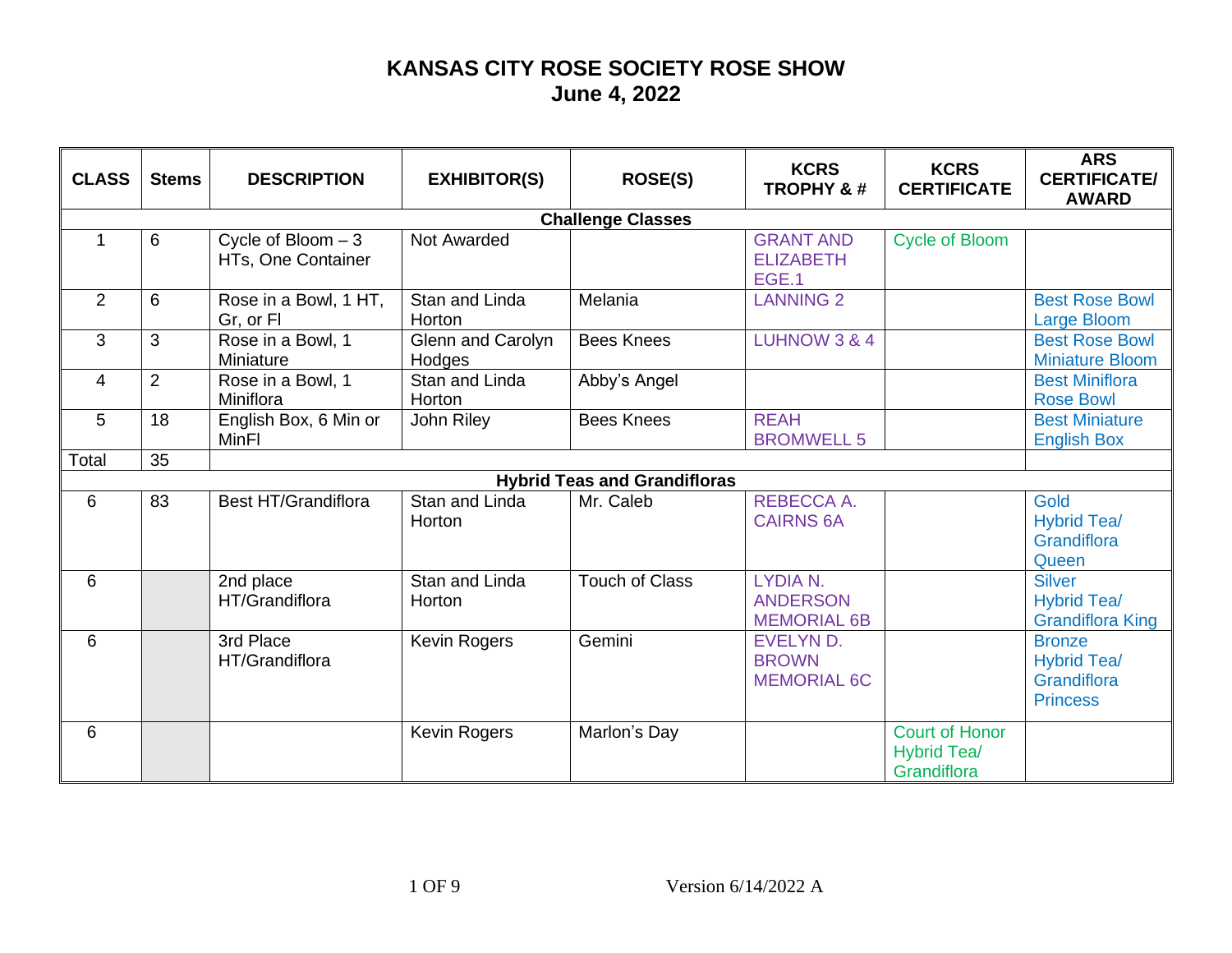| <b>CLASS</b> | <b>Stems</b> | <b>DESCRIPTION</b> | <b>EXHIBITOR(S)</b> | <b>ROSE(S)</b> | <b>KCRS</b><br><b>TROPHY &amp;#&lt;/b&gt;&lt;/th&gt;&lt;th&gt;&lt;b&gt;KCRS&lt;/b&gt;&lt;br&gt;&lt;b&gt;CERTIFICATE&lt;/b&gt;&lt;/th&gt;&lt;th&gt;&lt;b&gt;ARS&lt;/b&gt;&lt;br&gt;&lt;b&gt;CERTIFICATE/&lt;/b&gt;&lt;br&gt;&lt;b&gt;AWARD&lt;/b&gt;&lt;/th&gt;&lt;/tr&gt;&lt;tr&gt;&lt;td&gt;6&lt;/td&gt;&lt;td&gt;&lt;/td&gt;&lt;td&gt;&lt;/td&gt;&lt;td&gt;&lt;b&gt;Kevin Rogers&lt;/b&gt;&lt;/td&gt;&lt;td&gt;&lt;b&gt;Marilyn Monroe&lt;/b&gt;&lt;/td&gt;&lt;td&gt;&lt;/td&gt;&lt;td&gt;&lt;b&gt;Court of Honor&lt;/b&gt;&lt;br&gt;&lt;b&gt;Hybrid Tea/&lt;/b&gt;&lt;br&gt;Grandiflora&lt;/td&gt;&lt;td&gt;&lt;/td&gt;&lt;/tr&gt;&lt;tr&gt;&lt;td&gt;6&lt;/td&gt;&lt;td&gt;&lt;/td&gt;&lt;td&gt;&lt;/td&gt;&lt;td&gt;Stan and Linda&lt;br&gt;Horton&lt;/td&gt;&lt;td&gt;Uncle Joe&lt;/td&gt;&lt;td&gt;&lt;/td&gt;&lt;td&gt;&lt;b&gt;Court of Honor&lt;/b&gt;&lt;br&gt;&lt;b&gt;Hybrid Tea/&lt;/b&gt;&lt;br&gt;Grandiflora&lt;/td&gt;&lt;td&gt;&lt;/td&gt;&lt;/tr&gt;&lt;tr&gt;&lt;td&gt;6&lt;/td&gt;&lt;td&gt;&lt;/td&gt;&lt;td&gt;&lt;/td&gt;&lt;td&gt;&lt;b&gt;Kevin Rogers&lt;/b&gt;&lt;/td&gt;&lt;td&gt;Veteran's Honor&lt;/td&gt;&lt;td&gt;&lt;/td&gt;&lt;td&gt;&lt;b&gt;Court of Honor&lt;/b&gt;&lt;br&gt;&lt;b&gt;Hybrid Tea/&lt;/b&gt;&lt;br&gt;Grandiflora&lt;/td&gt;&lt;td&gt;&lt;/td&gt;&lt;/tr&gt;&lt;tr&gt;&lt;td&gt;6&lt;/td&gt;&lt;td&gt;&lt;/td&gt;&lt;td&gt;&lt;/td&gt;&lt;td&gt;Stan and Linda&lt;br&gt;Horton&lt;/td&gt;&lt;td&gt;Ring of Fire&lt;/td&gt;&lt;td&gt;&lt;/td&gt;&lt;td&gt;&lt;b&gt;Court of Honor&lt;/b&gt;&lt;br&gt;&lt;b&gt;Hybrid Tea/&lt;/b&gt;&lt;br&gt;Grandiflora&lt;/td&gt;&lt;td&gt;&lt;/td&gt;&lt;/tr&gt;&lt;tr&gt;&lt;td&gt;6&lt;/td&gt;&lt;td&gt;&lt;/td&gt;&lt;td&gt;&lt;/td&gt;&lt;td&gt;Kevin Rogers&lt;/td&gt;&lt;td&gt;&lt;b&gt;Hot Princess&lt;/b&gt;&lt;/td&gt;&lt;td&gt;&lt;/td&gt;&lt;td&gt;&lt;b&gt;Court of Honor&lt;/b&gt;&lt;br&gt;&lt;b&gt;Hybrid Tea/&lt;/b&gt;&lt;br&gt;Grandiflora&lt;/td&gt;&lt;td&gt;&lt;/td&gt;&lt;/tr&gt;&lt;tr&gt;&lt;td&gt;6&lt;/td&gt;&lt;td&gt;&lt;/td&gt;&lt;td&gt;&lt;/td&gt;&lt;td&gt;Stan and Linda&lt;br&gt;Horton&lt;/td&gt;&lt;td&gt;&lt;b&gt;Eddie Edwards&lt;/b&gt;&lt;/td&gt;&lt;td&gt;&lt;/td&gt;&lt;td&gt;&lt;b&gt;Court of Honor&lt;/b&gt;&lt;br&gt;&lt;b&gt;Hybrid Tea/&lt;/b&gt;&lt;br&gt;Grandiflora&lt;/td&gt;&lt;td&gt;&lt;/td&gt;&lt;/tr&gt;&lt;tr&gt;&lt;td&gt;&lt;math&gt;\overline{7}&lt;/math&gt;&lt;/td&gt;&lt;td&gt;&lt;math&gt;\mathbf{1}&lt;/math&gt;&lt;/td&gt;&lt;td&gt;Single HT&lt;/td&gt;&lt;td&gt;Donna Kitterman&lt;/td&gt;&lt;td&gt;&lt;b&gt;Dainty Bess&lt;/b&gt;&lt;/td&gt;&lt;td&gt;&lt;/td&gt;&lt;td&gt;&lt;/td&gt;&lt;td&gt;&lt;b&gt;Best Large Rose&lt;/b&gt;&lt;br&gt;&lt;b&gt;Single Bloom&lt;/b&gt;&lt;/td&gt;&lt;/tr&gt;&lt;tr&gt;&lt;td&gt;8&lt;/td&gt;&lt;td&gt;17&lt;/td&gt;&lt;td&gt;HT or Gr One&lt;br&gt;&lt;b&gt;Bloom/Stem Fully&lt;/b&gt;&lt;br&gt;Open&lt;/td&gt;&lt;td&gt;John Riley&lt;/td&gt;&lt;td&gt;Earth Song&lt;/td&gt;&lt;td&gt;&lt;b&gt;NORMA&lt;/b&gt;&lt;br&gt;&lt;b&gt;SUTHERLAND&lt;/b&gt;&lt;br&gt;8&lt;/td&gt;&lt;td&gt;&lt;/td&gt;&lt;td&gt;&lt;b&gt;Best Hybrid Tea&lt;/b&gt;&lt;br&gt;&lt;b&gt;Open Bloom&lt;/b&gt;&lt;/td&gt;&lt;/tr&gt;&lt;tr&gt;&lt;td&gt;9&lt;/td&gt;&lt;td&gt;3&lt;/td&gt;&lt;td&gt;HT Spray&lt;/td&gt;&lt;td&gt;Donna Kitterman&lt;/td&gt;&lt;td&gt;&lt;b&gt;Dainty Bess&lt;/b&gt;&lt;/td&gt;&lt;td&gt;&lt;/td&gt;&lt;td&gt;&lt;/td&gt;&lt;td&gt;&lt;b&gt;Best Hybrid Tea&lt;/b&gt;&lt;br&gt;&lt;b&gt;Spray&lt;/b&gt;&lt;/td&gt;&lt;/tr&gt;&lt;tr&gt;&lt;td&gt;10&lt;/td&gt;&lt;td&gt;2&lt;/td&gt;&lt;td&gt;Gr Spray&lt;/td&gt;&lt;td&gt;Donna Kitterman&lt;/td&gt;&lt;td&gt;&lt;b&gt;Wild Blue Yonder&lt;/b&gt;&lt;/td&gt;&lt;td&gt;&lt;/td&gt;&lt;td&gt;&lt;/td&gt;&lt;td&gt;&lt;b&gt;Best Grandiflora&lt;/b&gt;&lt;br&gt;&lt;b&gt;Spray&lt;/b&gt;&lt;/td&gt;&lt;/tr&gt;&lt;tr&gt;&lt;td&gt;Total&lt;/td&gt;&lt;td&gt;106&lt;/td&gt;&lt;td&gt;&lt;/td&gt;&lt;td&gt;&lt;/td&gt;&lt;td&gt;&lt;/td&gt;&lt;td&gt;&lt;/td&gt;&lt;td&gt;&lt;/td&gt;&lt;td&gt;&lt;/td&gt;&lt;/tr&gt;&lt;tr&gt;&lt;td&gt;&lt;/td&gt;&lt;td&gt;&lt;/td&gt;&lt;td&gt;&lt;/td&gt;&lt;td&gt;&lt;/td&gt;&lt;td&gt;&lt;b&gt;Floribunda and Polyantha&lt;/b&gt;&lt;/td&gt;&lt;td&gt;&lt;/td&gt;&lt;td&gt;&lt;/td&gt;&lt;td&gt;&lt;/td&gt;&lt;/tr&gt;&lt;tr&gt;&lt;td&gt;11&lt;/td&gt;&lt;td&gt;25&lt;/td&gt;&lt;td&gt;Floribunda One&lt;br&gt;Bloom/Stem&lt;/td&gt;&lt;td&gt;LeAnne Beaumont&lt;/td&gt;&lt;td&gt;Frida Kahlo&lt;/td&gt;&lt;td&gt;&lt;/td&gt;&lt;td&gt;&lt;/td&gt;&lt;td&gt;&lt;b&gt;Best Floribunda&lt;/b&gt;&lt;br&gt;&lt;b&gt;One Bloom&lt;/b&gt;&lt;/td&gt;&lt;/tr&gt;&lt;/tbody&gt;&lt;/table&gt;</b> |
|--------------|--------------|--------------------|---------------------|----------------|----------------------------------------------------------------------------------------------------------------------------------------------------------------------------------------------------------------------------------------------------------------------------------------------------------------------------------------------------------------------------------------------------------------------------------------------------------------------------------------------------------------------------------------------------------------------------------------------------------------------------------------------------------------------------------------------------------------------------------------------------------------------------------------------------------------------------------------------------------------------------------------------------------------------------------------------------------------------------------------------------------------------------------------------------------------------------------------------------------------------------------------------------------------------------------------------------------------------------------------------------------------------------------------------------------------------------------------------------------------------------------------------------------------------------------------------------------------------------------------------------------------------------------------------------------------------------------------------------------------------------------------------------------------------------------------------------------------------------------------------------------------------------------------------------------------------------------------------------------------------------------------------------------------------------------------------------------------------------------------------------------------------------------------------------------------------------------------------------------------------------------------------------------------------------------------------------------------------------------------------------------------------------------------------------------------------------------------------------------------------------------------------------------------------------------------------------------------------------------------------------------------------------------------------------------------------------------------------------------------------------------------------------------------------------------------------------------------------------------------------------------------------------------------------------------------------------------------------------------------------------------------------------------------------------------------------------------------------------------------------------------------------------------------------------------------------------------------------------------------------------------------------------------------------------------------------------------------------------------------------------------------------------------------------------------------------------------------------------------------------------------------------------------------------------------------------------------------------------------------------------------------------------------------------------------------------------------------------------------------------------------------------------------------------------------------------------------------------------------------------------------------------------------------------------------------------------------------------------------------------------------------------------------------------------------------------------------------------------------------------------------------------------------------------------------------------------------------------------------------------------------------------------------------------------------------------------------------------------------------------------------------------------------------------------------------------------------------------------------------------------------------------------------------------------------------------------------------------------------------------------------------------------------------------------------------------------------------------------------------------------------------------------------------------------------------|
|--------------|--------------|--------------------|---------------------|----------------|----------------------------------------------------------------------------------------------------------------------------------------------------------------------------------------------------------------------------------------------------------------------------------------------------------------------------------------------------------------------------------------------------------------------------------------------------------------------------------------------------------------------------------------------------------------------------------------------------------------------------------------------------------------------------------------------------------------------------------------------------------------------------------------------------------------------------------------------------------------------------------------------------------------------------------------------------------------------------------------------------------------------------------------------------------------------------------------------------------------------------------------------------------------------------------------------------------------------------------------------------------------------------------------------------------------------------------------------------------------------------------------------------------------------------------------------------------------------------------------------------------------------------------------------------------------------------------------------------------------------------------------------------------------------------------------------------------------------------------------------------------------------------------------------------------------------------------------------------------------------------------------------------------------------------------------------------------------------------------------------------------------------------------------------------------------------------------------------------------------------------------------------------------------------------------------------------------------------------------------------------------------------------------------------------------------------------------------------------------------------------------------------------------------------------------------------------------------------------------------------------------------------------------------------------------------------------------------------------------------------------------------------------------------------------------------------------------------------------------------------------------------------------------------------------------------------------------------------------------------------------------------------------------------------------------------------------------------------------------------------------------------------------------------------------------------------------------------------------------------------------------------------------------------------------------------------------------------------------------------------------------------------------------------------------------------------------------------------------------------------------------------------------------------------------------------------------------------------------------------------------------------------------------------------------------------------------------------------------------------------------------------------------------------------------------------------------------------------------------------------------------------------------------------------------------------------------------------------------------------------------------------------------------------------------------------------------------------------------------------------------------------------------------------------------------------------------------------------------------------------------------------------------------------------------------------------------------------------------------------------------------------------------------------------------------------------------------------------------------------------------------------------------------------------------------------------------------------------------------------------------------------------------------------------------------------------------------------------------------------------------------------------------------------------------------------|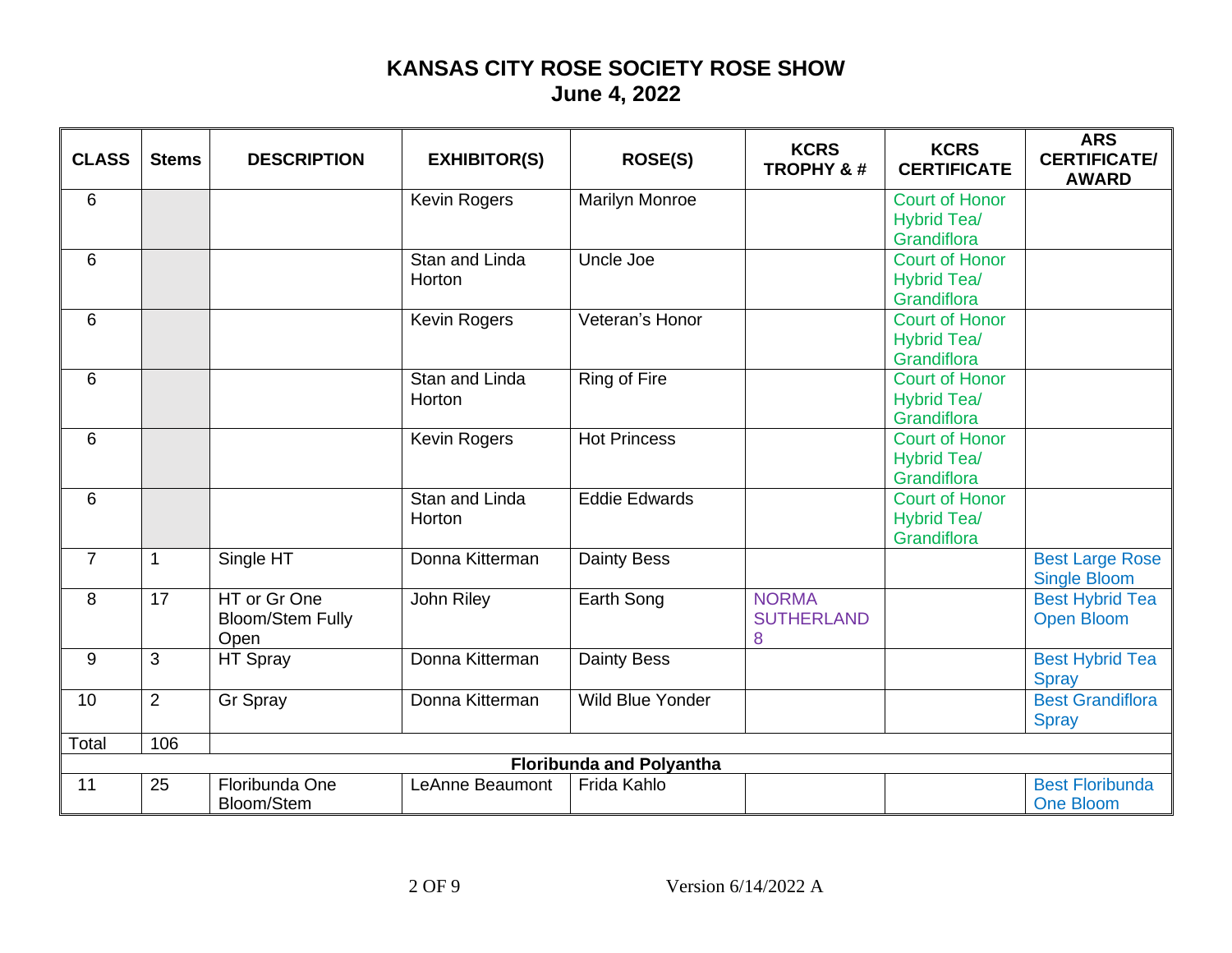| <b>CLASS</b> | <b>Stems</b> | <b>DESCRIPTION</b> | <b>EXHIBITOR(S)</b> | <b>ROSE(S)</b> | <b>KCRS</b><br><b>TROPHY &amp;#&lt;/b&gt;&lt;/th&gt;&lt;th&gt;&lt;b&gt;KCRS&lt;/b&gt;&lt;br&gt;&lt;b&gt;CERTIFICATE&lt;/b&gt;&lt;/th&gt;&lt;th&gt;&lt;b&gt;ARS&lt;/b&gt;&lt;br&gt;&lt;b&gt;CERTIFICATE/&lt;/b&gt;&lt;br&gt;&lt;b&gt;AWARD&lt;/b&gt;&lt;/th&gt;&lt;/tr&gt;&lt;tr&gt;&lt;td&gt;12&lt;/td&gt;&lt;td&gt;13&lt;/td&gt;&lt;td&gt;Floribunda Spray&lt;/td&gt;&lt;td&gt;Donna Kitterman&lt;/td&gt;&lt;td&gt;&lt;b&gt;Julia Child&lt;/b&gt;&lt;/td&gt;&lt;td&gt;&lt;/td&gt;&lt;td&gt;&lt;/td&gt;&lt;td&gt;&lt;b&gt;Best Floribunda&lt;/b&gt;&lt;br&gt;&lt;b&gt;Spray&lt;/b&gt;&lt;/td&gt;&lt;/tr&gt;&lt;tr&gt;&lt;td&gt;13&lt;/td&gt;&lt;td&gt;10&lt;/td&gt;&lt;td&gt;Polyantha Spray&lt;/td&gt;&lt;td&gt;Glenn and Carolyn&lt;br&gt;Hodges&lt;/td&gt;&lt;td&gt;The Fairy&lt;/td&gt;&lt;td&gt;&lt;/td&gt;&lt;td&gt;&lt;/td&gt;&lt;td&gt;&lt;b&gt;Best Polyantha&lt;/b&gt;&lt;br&gt;&lt;b&gt;Spray&lt;/b&gt;&lt;/td&gt;&lt;/tr&gt;&lt;tr&gt;&lt;th&gt;Total&lt;/th&gt;&lt;th&gt;48&lt;/th&gt;&lt;th&gt;&lt;/th&gt;&lt;th&gt;&lt;/th&gt;&lt;th&gt;&lt;/th&gt;&lt;th&gt;&lt;/th&gt;&lt;th&gt;&lt;/th&gt;&lt;th&gt;&lt;/th&gt;&lt;/tr&gt;&lt;tr&gt;&lt;td&gt;&lt;/td&gt;&lt;td&gt;&lt;/td&gt;&lt;td&gt;&lt;/td&gt;&lt;td&gt;&lt;/td&gt;&lt;td&gt;&lt;b&gt;Shrubs and Climbers&lt;/b&gt;&lt;/td&gt;&lt;td&gt;&lt;/td&gt;&lt;td&gt;&lt;/td&gt;&lt;td&gt;&lt;/td&gt;&lt;/tr&gt;&lt;tr&gt;&lt;td&gt;14&lt;/td&gt;&lt;td&gt;8&lt;/td&gt;&lt;td&gt;OGR before 1867 One&lt;br&gt;Bloom/Stem or Spray&lt;/td&gt;&lt;td&gt;Donna Kitterman&lt;/td&gt;&lt;td&gt;R. Rugosa Alba&lt;/td&gt;&lt;td&gt;&lt;b&gt;CLARA&lt;/b&gt;&lt;br&gt;&lt;b&gt;WINSLOW&lt;/b&gt;&lt;br&gt;&lt;b&gt;SANDUSKY 14&lt;/b&gt;&lt;/td&gt;&lt;td&gt;&lt;/td&gt;&lt;td&gt;&lt;b&gt;Dowager Queen&lt;/b&gt;&lt;br&gt;Award&lt;/td&gt;&lt;/tr&gt;&lt;tr&gt;&lt;td&gt;15&lt;/td&gt;&lt;td&gt;5&lt;/td&gt;&lt;td&gt;OGR after 1867. One&lt;br&gt;Bloom/Stem or Spray&lt;/td&gt;&lt;td&gt;Kandi McCasland&lt;/td&gt;&lt;td&gt;Zephirine Drouhin&lt;/td&gt;&lt;td&gt;&lt;b&gt;SARAJANE&lt;/b&gt;&lt;br&gt;&lt;b&gt;AND KENNETH&lt;/b&gt;&lt;br&gt;&lt;b&gt;ABER 15&lt;/b&gt;&lt;/td&gt;&lt;td&gt;&lt;/td&gt;&lt;td&gt;&lt;b&gt;Victorian Rose&lt;/b&gt;&lt;br&gt;Award&lt;/td&gt;&lt;/tr&gt;&lt;tr&gt;&lt;td&gt;16&lt;/td&gt;&lt;td&gt;50&lt;/td&gt;&lt;td&gt;Best Shrub One&lt;br&gt;Bloom/Stem or Spray&lt;/td&gt;&lt;td&gt;Glenn and Carolyn&lt;br&gt;Hodges&lt;/td&gt;&lt;td&gt;Miracle on the&lt;br&gt;Hudson&lt;/td&gt;&lt;td&gt;&lt;b&gt;JOHN B. RILEY&lt;/b&gt;&lt;br&gt;&lt;b&gt;16A&lt;/b&gt;&lt;/td&gt;&lt;td&gt;&lt;/td&gt;&lt;td&gt;Gold&lt;br&gt;&lt;b&gt;Modern Shrub&lt;/b&gt;&lt;br&gt;Queen&lt;/td&gt;&lt;/tr&gt;&lt;tr&gt;&lt;td&gt;16&lt;/td&gt;&lt;td&gt;&lt;/td&gt;&lt;td&gt;2&lt;sup&gt;nd&lt;/sup&gt; Place Shrub One&lt;br&gt;Bloom/Stem or Spray&lt;/td&gt;&lt;td&gt;Donna Kitterman&lt;/td&gt;&lt;td&gt;Golden Wings&lt;/td&gt;&lt;td&gt;&lt;b&gt;MR. &amp; MRS.&lt;/b&gt;&lt;br&gt;&lt;b&gt;STEVEN R.&lt;/b&gt;&lt;br&gt;&lt;b&gt;SHERMAN 16B&lt;/b&gt;&lt;/td&gt;&lt;td&gt;&lt;/td&gt;&lt;td&gt;&lt;b&gt;Silver&lt;/b&gt;&lt;br&gt;&lt;b&gt;Modern Shrub&lt;/b&gt;&lt;br&gt;&lt;b&gt;King&lt;/b&gt;&lt;/td&gt;&lt;/tr&gt;&lt;tr&gt;&lt;td&gt;16&lt;/td&gt;&lt;td&gt;&lt;/td&gt;&lt;td&gt;3rd Place Shrub One&lt;br&gt;Bloom/Stem or Spray&lt;/td&gt;&lt;td&gt;John Riley&lt;/td&gt;&lt;td&gt;Paloma Blanca&lt;/td&gt;&lt;td&gt;&lt;b&gt;LAURA&lt;/b&gt;&lt;br&gt;&lt;b&gt;CONYERS&lt;/b&gt;&lt;br&gt;SMITH 16C&lt;/td&gt;&lt;td&gt;&lt;/td&gt;&lt;td&gt;&lt;b&gt;Bronze&lt;/b&gt;&lt;br&gt;&lt;b&gt;Modern Shrub&lt;/b&gt;&lt;br&gt;&lt;b&gt;Princess&lt;/b&gt;&lt;/td&gt;&lt;/tr&gt;&lt;tr&gt;&lt;td&gt;16&lt;/td&gt;&lt;td&gt;&lt;/td&gt;&lt;td&gt;Shrub One&lt;br&gt;Bloom/Stem or Spray&lt;/td&gt;&lt;td&gt;Kandi McCasland&lt;/td&gt;&lt;td&gt;Scepter'd Isle&lt;/td&gt;&lt;td&gt;&lt;/td&gt;&lt;td&gt;&lt;b&gt;Court of Honor&lt;/b&gt;&lt;br&gt;&lt;b&gt;Shrub&lt;/b&gt;&lt;/td&gt;&lt;td&gt;&lt;/td&gt;&lt;/tr&gt;&lt;tr&gt;&lt;td&gt;16&lt;/td&gt;&lt;td&gt;&lt;/td&gt;&lt;td&gt;Shrub One&lt;br&gt;Bloom/Stem or Spray&lt;/td&gt;&lt;td&gt;Sandy Campuzano&lt;/td&gt;&lt;td&gt;The Squire&lt;/td&gt;&lt;td&gt;&lt;/td&gt;&lt;td&gt;&lt;b&gt;Court of Honor&lt;/b&gt;&lt;br&gt;Shrub&lt;/td&gt;&lt;td&gt;&lt;/td&gt;&lt;/tr&gt;&lt;tr&gt;&lt;td&gt;16&lt;/td&gt;&lt;td&gt;&lt;/td&gt;&lt;td&gt;Shrub One&lt;br&gt;Bloom/Stem or Spray&lt;/td&gt;&lt;td&gt;Donna Kitterman&lt;/td&gt;&lt;td&gt;&lt;b&gt;Pink Meidiland&lt;/b&gt;&lt;/td&gt;&lt;td&gt;&lt;/td&gt;&lt;td&gt;&lt;b&gt;Court of Honor&lt;/b&gt;&lt;br&gt;&lt;b&gt;Shrub&lt;/b&gt;&lt;/td&gt;&lt;td&gt;&lt;/td&gt;&lt;/tr&gt;&lt;/tbody&gt;&lt;/table&gt;</b> |
|--------------|--------------|--------------------|---------------------|----------------|-------------------------------------------------------------------------------------------------------------------------------------------------------------------------------------------------------------------------------------------------------------------------------------------------------------------------------------------------------------------------------------------------------------------------------------------------------------------------------------------------------------------------------------------------------------------------------------------------------------------------------------------------------------------------------------------------------------------------------------------------------------------------------------------------------------------------------------------------------------------------------------------------------------------------------------------------------------------------------------------------------------------------------------------------------------------------------------------------------------------------------------------------------------------------------------------------------------------------------------------------------------------------------------------------------------------------------------------------------------------------------------------------------------------------------------------------------------------------------------------------------------------------------------------------------------------------------------------------------------------------------------------------------------------------------------------------------------------------------------------------------------------------------------------------------------------------------------------------------------------------------------------------------------------------------------------------------------------------------------------------------------------------------------------------------------------------------------------------------------------------------------------------------------------------------------------------------------------------------------------------------------------------------------------------------------------------------------------------------------------------------------------------------------------------------------------------------------------------------------------------------------------------------------------------------------------------------------------------------------------------------------------------------------------------------------------------------------------------------------------------------------------------------------------------------------------------------------------------------------------------------------------------------------------------------------------------------------------------------------------------------------------------------------------------------------------------------------------------------------------------------------------------------------------------------------------------------------------------------------------------------------------------------------------------------------------------------------------------------------------------------------------------------------------------------------------------------------------------------------------------------------------------------------------------------------------------------------------------------------------------------------------------------------------------------------------------------------------------------------------------------------------------------------------------------------------------------------------------------------------------------------------------------------------------------------------------------------------------------------------------------------------------------------------------------------------------------------------------------------------------------------------------------------------------------------------------------------------------------------------------------------------------------------------------------------------------------------------------------------------------------------------------------------------------------------------------------------------------------------------------------------------------------------------------------------------------------------------------------------------------------------------------------------------------------------------------------------------------|
|--------------|--------------|--------------------|---------------------|----------------|-------------------------------------------------------------------------------------------------------------------------------------------------------------------------------------------------------------------------------------------------------------------------------------------------------------------------------------------------------------------------------------------------------------------------------------------------------------------------------------------------------------------------------------------------------------------------------------------------------------------------------------------------------------------------------------------------------------------------------------------------------------------------------------------------------------------------------------------------------------------------------------------------------------------------------------------------------------------------------------------------------------------------------------------------------------------------------------------------------------------------------------------------------------------------------------------------------------------------------------------------------------------------------------------------------------------------------------------------------------------------------------------------------------------------------------------------------------------------------------------------------------------------------------------------------------------------------------------------------------------------------------------------------------------------------------------------------------------------------------------------------------------------------------------------------------------------------------------------------------------------------------------------------------------------------------------------------------------------------------------------------------------------------------------------------------------------------------------------------------------------------------------------------------------------------------------------------------------------------------------------------------------------------------------------------------------------------------------------------------------------------------------------------------------------------------------------------------------------------------------------------------------------------------------------------------------------------------------------------------------------------------------------------------------------------------------------------------------------------------------------------------------------------------------------------------------------------------------------------------------------------------------------------------------------------------------------------------------------------------------------------------------------------------------------------------------------------------------------------------------------------------------------------------------------------------------------------------------------------------------------------------------------------------------------------------------------------------------------------------------------------------------------------------------------------------------------------------------------------------------------------------------------------------------------------------------------------------------------------------------------------------------------------------------------------------------------------------------------------------------------------------------------------------------------------------------------------------------------------------------------------------------------------------------------------------------------------------------------------------------------------------------------------------------------------------------------------------------------------------------------------------------------------------------------------------------------------------------------------------------------------------------------------------------------------------------------------------------------------------------------------------------------------------------------------------------------------------------------------------------------------------------------------------------------------------------------------------------------------------------------------------------------------------------------------------------------------------------------|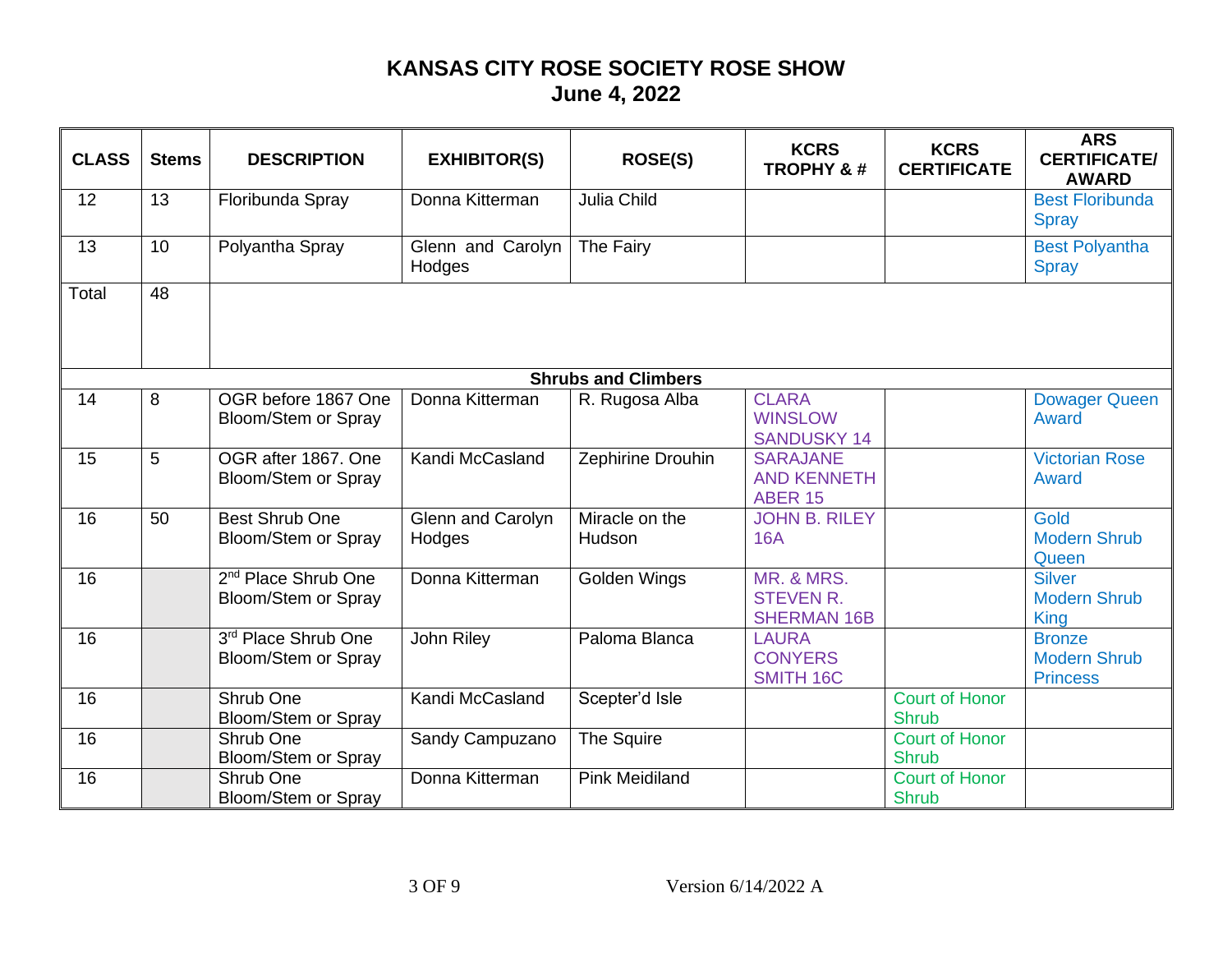| <b>CLASS</b> | <b>Stems</b> | <b>DESCRIPTION</b> | <b>EXHIBITOR(S)</b> | <b>ROSE(S)</b> | <b>KCRS</b><br><b>TROPHY &amp;#&lt;/b&gt;&lt;/th&gt;&lt;th&gt;&lt;b&gt;KCRS&lt;/b&gt;&lt;br&gt;&lt;b&gt;CERTIFICATE&lt;/b&gt;&lt;/th&gt;&lt;th&gt;&lt;b&gt;ARS&lt;/b&gt;&lt;br&gt;&lt;b&gt;CERTIFICATE/&lt;/b&gt;&lt;br&gt;&lt;b&gt;AWARD&lt;/b&gt;&lt;/th&gt;&lt;/tr&gt;&lt;tr&gt;&lt;td&gt;16&lt;/td&gt;&lt;td&gt;&lt;/td&gt;&lt;td&gt;Shrub One&lt;br&gt;Bloom/Stem or Spray&lt;/td&gt;&lt;td&gt;Kandi McCasland&lt;/td&gt;&lt;td&gt;&lt;b&gt;Lichfield Angel&lt;/b&gt;&lt;/td&gt;&lt;td&gt;&lt;/td&gt;&lt;td&gt;&lt;b&gt;Court of Honor&lt;/b&gt;&lt;br&gt;&lt;b&gt;Shrub&lt;/b&gt;&lt;/td&gt;&lt;td&gt;&lt;/td&gt;&lt;/tr&gt;&lt;tr&gt;&lt;td&gt;16&lt;/td&gt;&lt;td&gt;&lt;/td&gt;&lt;td&gt;Shrub One&lt;br&gt;Bloom/Stem or Spray&lt;/td&gt;&lt;td&gt;Lauren English&lt;/td&gt;&lt;td&gt;Charlotte&lt;/td&gt;&lt;td&gt;&lt;/td&gt;&lt;td&gt;&lt;b&gt;Court of Honor&lt;/b&gt;&lt;br&gt;&lt;b&gt;Shrub&lt;/b&gt;&lt;/td&gt;&lt;td&gt;&lt;/td&gt;&lt;/tr&gt;&lt;tr&gt;&lt;td&gt;16&lt;/td&gt;&lt;td&gt;&lt;/td&gt;&lt;td&gt;Shrub One&lt;br&gt;Bloom/Stem or Spray&lt;/td&gt;&lt;td&gt;Donna Kitterman&lt;/td&gt;&lt;td&gt;Wife of Bath&lt;/td&gt;&lt;td&gt;&lt;/td&gt;&lt;td&gt;&lt;b&gt;Court of Honor&lt;/b&gt;&lt;br&gt;&lt;b&gt;Shrub&lt;/b&gt;&lt;/td&gt;&lt;td&gt;&lt;/td&gt;&lt;/tr&gt;&lt;tr&gt;&lt;td&gt;16&lt;/td&gt;&lt;td&gt;&lt;/td&gt;&lt;td&gt;Shrub One&lt;br&gt;Bloom/Stem or Spray&lt;/td&gt;&lt;td&gt;Martha Negley&lt;/td&gt;&lt;td&gt;Tranquility&lt;/td&gt;&lt;td&gt;&lt;/td&gt;&lt;td&gt;&lt;b&gt;Court of Honor&lt;/b&gt;&lt;br&gt;&lt;b&gt;Shrub&lt;/b&gt;&lt;/td&gt;&lt;td&gt;&lt;/td&gt;&lt;/tr&gt;&lt;tr&gt;&lt;td&gt;17&lt;/td&gt;&lt;td&gt;12&lt;/td&gt;&lt;td&gt;&lt;b&gt;Climbers One&lt;/b&gt;&lt;br&gt;Bloom/Stem or Spray&lt;/td&gt;&lt;td&gt;Martha Negley&lt;/td&gt;&lt;td&gt;New Dawn&lt;/td&gt;&lt;td&gt;&lt;/td&gt;&lt;td&gt;&lt;/td&gt;&lt;td&gt;&lt;b&gt;Best Climber&lt;/b&gt;&lt;/td&gt;&lt;/tr&gt;&lt;tr&gt;&lt;td&gt;Total&lt;/td&gt;&lt;td&gt;75&lt;/td&gt;&lt;td&gt;&lt;/td&gt;&lt;td&gt;&lt;/td&gt;&lt;td&gt;&lt;/td&gt;&lt;td&gt;&lt;/td&gt;&lt;td&gt;&lt;/td&gt;&lt;td&gt;&lt;/td&gt;&lt;/tr&gt;&lt;tr&gt;&lt;th&gt;&lt;/th&gt;&lt;th&gt;&lt;/th&gt;&lt;th&gt;&lt;/th&gt;&lt;th&gt;&lt;/th&gt;&lt;th&gt;&lt;b&gt;Miniatures&lt;/b&gt;&lt;/th&gt;&lt;th&gt;&lt;/th&gt;&lt;th&gt;&lt;/th&gt;&lt;th&gt;&lt;/th&gt;&lt;/tr&gt;&lt;tr&gt;&lt;td&gt;18&lt;/td&gt;&lt;td&gt;46&lt;/td&gt;&lt;td&gt;&lt;b&gt;Best Exhibition&lt;/b&gt;&lt;br&gt;Miniature&lt;/td&gt;&lt;td&gt;Stan and Linda&lt;br&gt;Horton&lt;/td&gt;&lt;td&gt;Daddy Frank&lt;/td&gt;&lt;td&gt;EDWIN J.&lt;br&gt;&lt;b&gt;HOLLAND 18A&lt;/b&gt;&lt;/td&gt;&lt;td&gt;&lt;/td&gt;&lt;td&gt;Gold&lt;br&gt;&lt;b&gt;Miniature Queen&lt;/b&gt;&lt;/td&gt;&lt;/tr&gt;&lt;tr&gt;&lt;td&gt;18&lt;/td&gt;&lt;td&gt;&lt;/td&gt;&lt;td&gt;2&lt;sup&gt;nd&lt;/sup&gt; Place Exhibition&lt;br&gt;Miniature&lt;/td&gt;&lt;td&gt;Stan and Linda&lt;br&gt;Horton&lt;/td&gt;&lt;td&gt;Renegade&lt;/td&gt;&lt;td&gt;MRS.&lt;br&gt;&lt;b&gt;MICHAEL ZUK,&lt;/b&gt;&lt;br&gt;&lt;b&gt;SR 18B&lt;/b&gt;&lt;/td&gt;&lt;td&gt;&lt;/td&gt;&lt;td&gt;&lt;b&gt;Silver&lt;/b&gt;&lt;br&gt;&lt;b&gt;Miniature King&lt;/b&gt;&lt;/td&gt;&lt;/tr&gt;&lt;tr&gt;&lt;td&gt;18&lt;/td&gt;&lt;td&gt;&lt;/td&gt;&lt;td&gt;3rd Place Exhibition&lt;br&gt;Miniature&lt;/td&gt;&lt;td&gt;Stan and Linda&lt;br&gt;Horton&lt;/td&gt;&lt;td&gt;Joy&lt;/td&gt;&lt;td&gt;&lt;b&gt;MISSY ZUK&lt;/b&gt;&lt;br&gt;&lt;b&gt;18C&lt;/b&gt;&lt;/td&gt;&lt;td&gt;&lt;/td&gt;&lt;td&gt;&lt;b&gt;Bronze&lt;/b&gt;&lt;br&gt;&lt;b&gt;Miniature&lt;/b&gt;&lt;br&gt;&lt;b&gt;Princess&lt;/b&gt;&lt;/td&gt;&lt;/tr&gt;&lt;tr&gt;&lt;td&gt;18&lt;/td&gt;&lt;td&gt;&lt;/td&gt;&lt;td&gt;&lt;b&gt;Exhibition Miniature&lt;/b&gt;&lt;/td&gt;&lt;td&gt;Stan and Linda&lt;br&gt;Horton&lt;/td&gt;&lt;td&gt;Best of 04&lt;/td&gt;&lt;td&gt;&lt;/td&gt;&lt;td&gt;&lt;b&gt;Court of Honor&lt;/b&gt;&lt;br&gt;&lt;b&gt;Miniature&lt;/b&gt;&lt;/td&gt;&lt;td&gt;&lt;/td&gt;&lt;/tr&gt;&lt;tr&gt;&lt;td&gt;18&lt;/td&gt;&lt;td&gt;&lt;/td&gt;&lt;td&gt;&lt;b&gt;Exhibition Miniature&lt;/b&gt;&lt;/td&gt;&lt;td&gt;&lt;b&gt;Stan and Linda&lt;/b&gt;&lt;br&gt;Horton&lt;/td&gt;&lt;td&gt;&lt;b&gt;Bees Knees&lt;/b&gt;&lt;/td&gt;&lt;td&gt;&lt;/td&gt;&lt;td&gt;&lt;b&gt;Court of Honor&lt;/b&gt;&lt;br&gt;&lt;b&gt;Miniature&lt;/b&gt;&lt;/td&gt;&lt;td&gt;&lt;/td&gt;&lt;/tr&gt;&lt;tr&gt;&lt;td&gt;18&lt;/td&gt;&lt;td&gt;&lt;/td&gt;&lt;td&gt;&lt;b&gt;Exhibition Miniature&lt;/b&gt;&lt;/td&gt;&lt;td&gt;Stan and Linda&lt;br&gt;Horton&lt;/td&gt;&lt;td&gt;&lt;b&gt;Magic Show&lt;/b&gt;&lt;/td&gt;&lt;td&gt;&lt;/td&gt;&lt;td&gt;&lt;b&gt;Court of Honor&lt;/b&gt;&lt;br&gt;&lt;b&gt;Miniature&lt;/b&gt;&lt;/td&gt;&lt;td&gt;&lt;/td&gt;&lt;/tr&gt;&lt;tr&gt;&lt;td&gt;18&lt;/td&gt;&lt;td&gt;&lt;/td&gt;&lt;td&gt;&lt;b&gt;Exhibition Miniature&lt;/b&gt;&lt;/td&gt;&lt;td&gt;Stan and Linda&lt;br&gt;Horton&lt;/td&gt;&lt;td&gt;&lt;b&gt;Chessie's Favorite&lt;/b&gt;&lt;/td&gt;&lt;td&gt;&lt;/td&gt;&lt;td&gt;&lt;b&gt;Court of Honor&lt;/b&gt;&lt;br&gt;&lt;b&gt;Miniature&lt;/b&gt;&lt;/td&gt;&lt;td&gt;&lt;/td&gt;&lt;/tr&gt;&lt;/tbody&gt;&lt;/table&gt;</b> |
|--------------|--------------|--------------------|---------------------|----------------|--------------------------------------------------------------------------------------------------------------------------------------------------------------------------------------------------------------------------------------------------------------------------------------------------------------------------------------------------------------------------------------------------------------------------------------------------------------------------------------------------------------------------------------------------------------------------------------------------------------------------------------------------------------------------------------------------------------------------------------------------------------------------------------------------------------------------------------------------------------------------------------------------------------------------------------------------------------------------------------------------------------------------------------------------------------------------------------------------------------------------------------------------------------------------------------------------------------------------------------------------------------------------------------------------------------------------------------------------------------------------------------------------------------------------------------------------------------------------------------------------------------------------------------------------------------------------------------------------------------------------------------------------------------------------------------------------------------------------------------------------------------------------------------------------------------------------------------------------------------------------------------------------------------------------------------------------------------------------------------------------------------------------------------------------------------------------------------------------------------------------------------------------------------------------------------------------------------------------------------------------------------------------------------------------------------------------------------------------------------------------------------------------------------------------------------------------------------------------------------------------------------------------------------------------------------------------------------------------------------------------------------------------------------------------------------------------------------------------------------------------------------------------------------------------------------------------------------------------------------------------------------------------------------------------------------------------------------------------------------------------------------------------------------------------------------------------------------------------------------------------------------------------------------------------------------------------------------------------------------------------------------------------------------------------------------------------------------------------------------------------------------------------------------------------------------------------------------------------------------------------------------------------------------------------------------------------------------------------------------------------------------------------------------------------------------------------------------------------------------------------------------------------------------------------------------------------------------------------------------------------------------------------------------------------------------------------------------------------------------------------------------------------------------------------------------------------------------------------------------------------------------------------------------------------------------------------------------------------------------------------------------------------------------------------------------------------------------------------------------------------------------------------------------------------------------------------------------------------------------------------------------------------------------------------------------------------------------------------------------------------------------------------------------------------------------------------------------------------------------------------------------------------------------------------------------------------------------------------------------------------------------------------------------------------------------------------------------------------------------------------------------------------------------------------------------------------------------------------------------------------------------------------------------------------------------------------------------------------|
|--------------|--------------|--------------------|---------------------|----------------|--------------------------------------------------------------------------------------------------------------------------------------------------------------------------------------------------------------------------------------------------------------------------------------------------------------------------------------------------------------------------------------------------------------------------------------------------------------------------------------------------------------------------------------------------------------------------------------------------------------------------------------------------------------------------------------------------------------------------------------------------------------------------------------------------------------------------------------------------------------------------------------------------------------------------------------------------------------------------------------------------------------------------------------------------------------------------------------------------------------------------------------------------------------------------------------------------------------------------------------------------------------------------------------------------------------------------------------------------------------------------------------------------------------------------------------------------------------------------------------------------------------------------------------------------------------------------------------------------------------------------------------------------------------------------------------------------------------------------------------------------------------------------------------------------------------------------------------------------------------------------------------------------------------------------------------------------------------------------------------------------------------------------------------------------------------------------------------------------------------------------------------------------------------------------------------------------------------------------------------------------------------------------------------------------------------------------------------------------------------------------------------------------------------------------------------------------------------------------------------------------------------------------------------------------------------------------------------------------------------------------------------------------------------------------------------------------------------------------------------------------------------------------------------------------------------------------------------------------------------------------------------------------------------------------------------------------------------------------------------------------------------------------------------------------------------------------------------------------------------------------------------------------------------------------------------------------------------------------------------------------------------------------------------------------------------------------------------------------------------------------------------------------------------------------------------------------------------------------------------------------------------------------------------------------------------------------------------------------------------------------------------------------------------------------------------------------------------------------------------------------------------------------------------------------------------------------------------------------------------------------------------------------------------------------------------------------------------------------------------------------------------------------------------------------------------------------------------------------------------------------------------------------------------------------------------------------------------------------------------------------------------------------------------------------------------------------------------------------------------------------------------------------------------------------------------------------------------------------------------------------------------------------------------------------------------------------------------------------------------------------------------------------------------------------------------------------------------------------------------------------------------------------------------------------------------------------------------------------------------------------------------------------------------------------------------------------------------------------------------------------------------------------------------------------------------------------------------------------------------------------------------------------------------------------------------------------------------------------|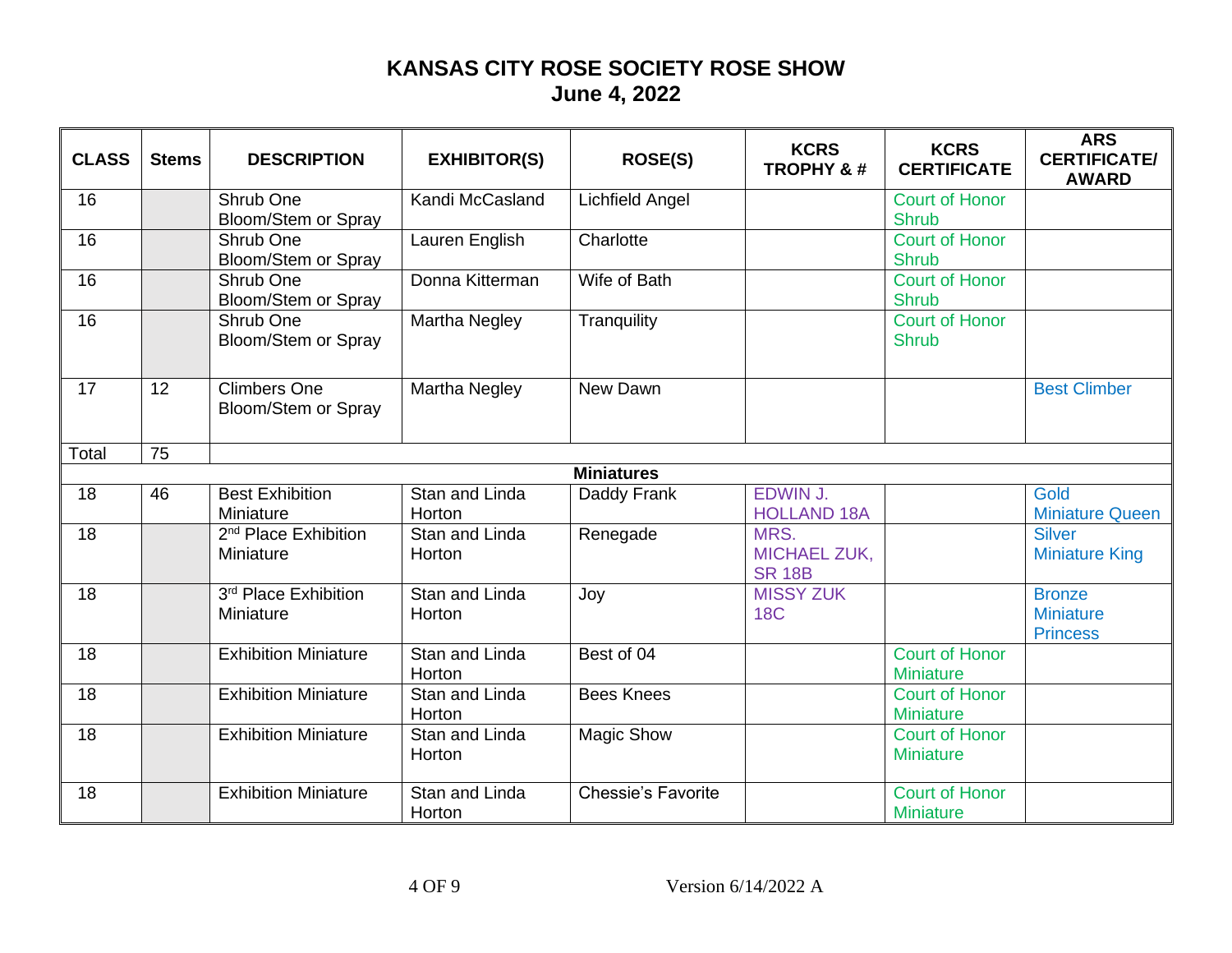| <b>CLASS</b> | <b>Stems</b> | <b>DESCRIPTION</b> | <b>EXHIBITOR(S)</b> | <b>ROSE(S)</b> | <b>KCRS</b><br><b>TROPHY &amp;#&lt;/b&gt;&lt;/th&gt;&lt;th&gt;&lt;b&gt;KCRS&lt;/b&gt;&lt;br&gt;&lt;b&gt;CERTIFICATE&lt;/b&gt;&lt;/th&gt;&lt;th&gt;&lt;b&gt;ARS&lt;/b&gt;&lt;br&gt;&lt;b&gt;CERTIFICATE/&lt;/b&gt;&lt;br&gt;&lt;b&gt;AWARD&lt;/b&gt;&lt;/th&gt;&lt;/tr&gt;&lt;tr&gt;&lt;td&gt;18&lt;/td&gt;&lt;td&gt;&lt;/td&gt;&lt;td&gt;&lt;b&gt;Exhibition Miniature&lt;/b&gt;&lt;/td&gt;&lt;td&gt;Stan and Linda&lt;br&gt;Horton&lt;/td&gt;&lt;td&gt;Soroptimist&lt;br&gt;International&lt;/td&gt;&lt;td&gt;&lt;/td&gt;&lt;td&gt;&lt;b&gt;Court of Honor&lt;/b&gt;&lt;br&gt;&lt;b&gt;Miniature&lt;/b&gt;&lt;/td&gt;&lt;td&gt;&lt;/td&gt;&lt;/tr&gt;&lt;tr&gt;&lt;td&gt;18&lt;/td&gt;&lt;td&gt;&lt;/td&gt;&lt;td&gt;&lt;b&gt;Exhibition Miniature&lt;/b&gt;&lt;/td&gt;&lt;td&gt;Glenn and Carolyn&lt;br&gt;Hodges&lt;/td&gt;&lt;td&gt;&lt;b&gt;Memphis King&lt;/b&gt;&lt;/td&gt;&lt;td&gt;&lt;/td&gt;&lt;td&gt;&lt;b&gt;Court of Honor&lt;/b&gt;&lt;br&gt;&lt;b&gt;Miniature&lt;/b&gt;&lt;/td&gt;&lt;td&gt;&lt;/td&gt;&lt;/tr&gt;&lt;tr&gt;&lt;td&gt;18&lt;/td&gt;&lt;td&gt;&lt;/td&gt;&lt;td&gt;&lt;b&gt;Exhibition Miniature&lt;/b&gt;&lt;/td&gt;&lt;td&gt;&lt;b&gt;Kevin Rogers&lt;/b&gt;&lt;/td&gt;&lt;td&gt;Irresistible&lt;/td&gt;&lt;td&gt;&lt;/td&gt;&lt;td&gt;&lt;b&gt;Court of Honor&lt;/b&gt;&lt;br&gt;&lt;b&gt;Miniature&lt;/b&gt;&lt;/td&gt;&lt;td&gt;&lt;/td&gt;&lt;/tr&gt;&lt;tr&gt;&lt;td&gt;19&lt;/td&gt;&lt;td&gt;5&lt;/td&gt;&lt;td&gt;Miniature Single Form,&lt;br&gt;One Bloom / Stem&lt;/td&gt;&lt;td&gt;Donna Kitterman&lt;/td&gt;&lt;td&gt;Simon Robison&lt;/td&gt;&lt;td&gt;&lt;/td&gt;&lt;td&gt;&lt;/td&gt;&lt;td&gt;&lt;b&gt;Best Miniature&lt;/b&gt;&lt;br&gt;&lt;b&gt;Single&lt;/b&gt;&lt;/td&gt;&lt;/tr&gt;&lt;tr&gt;&lt;td&gt;20&lt;/td&gt;&lt;td&gt;27&lt;/td&gt;&lt;td&gt;&lt;b&gt;Miniature One&lt;/b&gt;&lt;br&gt;&lt;b&gt;Bloom/Stem Fully&lt;/b&gt;&lt;br&gt;Open&lt;/td&gt;&lt;td&gt;Jerry Dreyer&lt;/td&gt;&lt;td&gt;&lt;b&gt;Pink Pearl&lt;/b&gt;&lt;/td&gt;&lt;td&gt;&lt;/td&gt;&lt;td&gt;&lt;/td&gt;&lt;td&gt;&lt;b&gt;Best Miniature&lt;/b&gt;&lt;br&gt;&lt;b&gt;Open Bloom&lt;/b&gt;&lt;/td&gt;&lt;/tr&gt;&lt;tr&gt;&lt;td&gt;21&lt;/td&gt;&lt;td&gt;25&lt;/td&gt;&lt;td&gt;Miniature Spray&lt;/td&gt;&lt;td&gt;Donna Kitterman&lt;/td&gt;&lt;td&gt;Orchid Jubilee&lt;/td&gt;&lt;td&gt;&lt;/td&gt;&lt;td&gt;&lt;/td&gt;&lt;td&gt;&lt;b&gt;Best Miniature&lt;/b&gt;&lt;br&gt;&lt;b&gt;Spray&lt;/b&gt;&lt;/td&gt;&lt;/tr&gt;&lt;tr&gt;&lt;td&gt;Total&lt;/td&gt;&lt;td&gt;103&lt;/td&gt;&lt;td&gt;&lt;/td&gt;&lt;td&gt;&lt;/td&gt;&lt;td&gt;&lt;/td&gt;&lt;td&gt;&lt;/td&gt;&lt;td&gt;&lt;/td&gt;&lt;td&gt;&lt;/td&gt;&lt;/tr&gt;&lt;tr&gt;&lt;th&gt;&lt;/th&gt;&lt;th&gt;&lt;/th&gt;&lt;th&gt;&lt;/th&gt;&lt;th&gt;&lt;/th&gt;&lt;th&gt;&lt;b&gt;Minifloras&lt;/b&gt;&lt;/th&gt;&lt;th&gt;&lt;/th&gt;&lt;th&gt;&lt;/th&gt;&lt;th&gt;&lt;/th&gt;&lt;/tr&gt;&lt;tr&gt;&lt;td&gt;22&lt;/td&gt;&lt;td&gt;24&lt;/td&gt;&lt;td&gt;&lt;b&gt;Best Exhibition&lt;/b&gt;&lt;br&gt;Miniflora&lt;/td&gt;&lt;td&gt;Stan and Linda&lt;br&gt;Horton&lt;/td&gt;&lt;td&gt;Abby's Angel&lt;/td&gt;&lt;td&gt;&lt;b&gt;CAROLYN&lt;/b&gt;&lt;br&gt;&lt;b&gt;AND GLENN&lt;/b&gt;&lt;br&gt;&lt;b&gt;HODGES 22A&lt;/b&gt;&lt;/td&gt;&lt;td&gt;&lt;/td&gt;&lt;td&gt;Gold&lt;br&gt;&lt;b&gt;Miniflora Queen&lt;/b&gt;&lt;/td&gt;&lt;/tr&gt;&lt;tr&gt;&lt;td&gt;22&lt;/td&gt;&lt;td&gt;&lt;/td&gt;&lt;td&gt;2&lt;sup&gt;nd&lt;/sup&gt; Place Exhibition&lt;br&gt;Miniflora&lt;/td&gt;&lt;td&gt;&lt;b&gt;Kevin Rogers&lt;/b&gt;&lt;/td&gt;&lt;td&gt;&lt;b&gt;Butter Cream&lt;/b&gt;&lt;/td&gt;&lt;td&gt;&lt;b&gt;JOAN TAYLOR&lt;/b&gt;&lt;br&gt;&lt;b&gt;SHERMAN 22B&lt;/b&gt;&lt;/td&gt;&lt;td&gt;&lt;/td&gt;&lt;td&gt;&lt;b&gt;Silver&lt;/b&gt;&lt;br&gt;&lt;b&gt;Miniflora King&lt;/b&gt;&lt;/td&gt;&lt;/tr&gt;&lt;tr&gt;&lt;td&gt;22&lt;/td&gt;&lt;td&gt;&lt;/td&gt;&lt;td&gt;3rd Place Exhibition&lt;br&gt;Miniflora&lt;/td&gt;&lt;td&gt;Donna Kitterman&lt;/td&gt;&lt;td&gt;Solar Flair&lt;/td&gt;&lt;td&gt;&lt;b&gt;PAT&lt;/b&gt;&lt;br&gt;&lt;b&gt;LAUBINGER&lt;/b&gt;&lt;br&gt;&lt;b&gt;22C&lt;/b&gt;&lt;/td&gt;&lt;td&gt;&lt;/td&gt;&lt;td&gt;&lt;b&gt;Bronze&lt;/b&gt;&lt;br&gt;Miniflora&lt;br&gt;&lt;b&gt;Princess&lt;/b&gt;&lt;/td&gt;&lt;/tr&gt;&lt;tr&gt;&lt;td&gt;22&lt;/td&gt;&lt;td&gt;&lt;/td&gt;&lt;td&gt;&lt;b&gt;Exhibition Miniflora&lt;/b&gt;&lt;/td&gt;&lt;td&gt;Stan and Linda&lt;br&gt;Horton&lt;/td&gt;&lt;td&gt;Shameless&lt;/td&gt;&lt;td&gt;&lt;/td&gt;&lt;td&gt;&lt;b&gt;Court of Honor&lt;/b&gt;&lt;br&gt;Miniflora&lt;/td&gt;&lt;td&gt;&lt;/td&gt;&lt;/tr&gt;&lt;tr&gt;&lt;td&gt;22&lt;/td&gt;&lt;td&gt;&lt;/td&gt;&lt;td&gt;&lt;b&gt;Exhibition Miniflora&lt;/b&gt;&lt;/td&gt;&lt;td&gt;&lt;b&gt;Stan and Linda&lt;/b&gt;&lt;br&gt;Horton&lt;/td&gt;&lt;td&gt;&lt;b&gt;Princess Kathleen&lt;/b&gt;&lt;/td&gt;&lt;td&gt;&lt;/td&gt;&lt;td&gt;&lt;b&gt;Court of Honor&lt;/b&gt;&lt;br&gt;Miniflora&lt;/td&gt;&lt;td&gt;&lt;/td&gt;&lt;/tr&gt;&lt;tr&gt;&lt;td&gt;22&lt;/td&gt;&lt;td&gt;&lt;/td&gt;&lt;td&gt;&lt;b&gt;Exhibition Miniflora&lt;/b&gt;&lt;/td&gt;&lt;td&gt;Stan and Linda&lt;br&gt;Horton&lt;/td&gt;&lt;td&gt;Dr. Troy Garret&lt;/td&gt;&lt;td&gt;&lt;/td&gt;&lt;td&gt;&lt;b&gt;Court of Honor&lt;/b&gt;&lt;br&gt;Miniflora&lt;/td&gt;&lt;td&gt;&lt;/td&gt;&lt;/tr&gt;&lt;tr&gt;&lt;td&gt;22&lt;/td&gt;&lt;td&gt;&lt;/td&gt;&lt;td&gt;&lt;b&gt;Exhibition Miniflora&lt;/b&gt;&lt;/td&gt;&lt;td&gt;Stan and Linda&lt;br&gt;Horton&lt;/td&gt;&lt;td&gt;Vernon Rickard&lt;/td&gt;&lt;td&gt;&lt;/td&gt;&lt;td&gt;&lt;b&gt;Court of Honor&lt;/b&gt;&lt;br&gt;Miniflora&lt;/td&gt;&lt;td&gt;&lt;/td&gt;&lt;/tr&gt;&lt;/tbody&gt;&lt;/table&gt;</b> |
|--------------|--------------|--------------------|---------------------|----------------|---------------------------------------------------------------------------------------------------------------------------------------------------------------------------------------------------------------------------------------------------------------------------------------------------------------------------------------------------------------------------------------------------------------------------------------------------------------------------------------------------------------------------------------------------------------------------------------------------------------------------------------------------------------------------------------------------------------------------------------------------------------------------------------------------------------------------------------------------------------------------------------------------------------------------------------------------------------------------------------------------------------------------------------------------------------------------------------------------------------------------------------------------------------------------------------------------------------------------------------------------------------------------------------------------------------------------------------------------------------------------------------------------------------------------------------------------------------------------------------------------------------------------------------------------------------------------------------------------------------------------------------------------------------------------------------------------------------------------------------------------------------------------------------------------------------------------------------------------------------------------------------------------------------------------------------------------------------------------------------------------------------------------------------------------------------------------------------------------------------------------------------------------------------------------------------------------------------------------------------------------------------------------------------------------------------------------------------------------------------------------------------------------------------------------------------------------------------------------------------------------------------------------------------------------------------------------------------------------------------------------------------------------------------------------------------------------------------------------------------------------------------------------------------------------------------------------------------------------------------------------------------------------------------------------------------------------------------------------------------------------------------------------------------------------------------------------------------------------------------------------------------------------------------------------------------------------------------------------------------------------------------------------------------------------------------------------------------------------------------------------------------------------------------------------------------------------------------------------------------------------------------------------------------------------------------------------------------------------------------------------------------------------------------------------------------------------------------------------------------------------------------------------------------------------------------------------------------------------------------------------------------------------------------------------------------------------------------------------------------------------------------------------------------------------------------------------------------------------------------------------------------------------------------------------------------------------------------------------------------------------------------------------------------------------------------------------------------------------------------------------------------------------------------------------------------------------------------------------------------------------------------------------------------------------------------------------------------------------------------------------------------------------------------------------------------------------------------------------------------------------------------------------------------------------------------------------------------------------------------------------------------------------------------------------------------------------------------------------------------------------------------------------------------------------------------------------------------------------------------------------------------------------------------------------------------------------------------------------------------------------------------------------------------------------------------------------------------------------------------------------------------------------------------------------------------------------------------------------------------------------------------------------------------------------------------------------------------------------------------------------------------------------------------------------------------------------------------|
|--------------|--------------|--------------------|---------------------|----------------|---------------------------------------------------------------------------------------------------------------------------------------------------------------------------------------------------------------------------------------------------------------------------------------------------------------------------------------------------------------------------------------------------------------------------------------------------------------------------------------------------------------------------------------------------------------------------------------------------------------------------------------------------------------------------------------------------------------------------------------------------------------------------------------------------------------------------------------------------------------------------------------------------------------------------------------------------------------------------------------------------------------------------------------------------------------------------------------------------------------------------------------------------------------------------------------------------------------------------------------------------------------------------------------------------------------------------------------------------------------------------------------------------------------------------------------------------------------------------------------------------------------------------------------------------------------------------------------------------------------------------------------------------------------------------------------------------------------------------------------------------------------------------------------------------------------------------------------------------------------------------------------------------------------------------------------------------------------------------------------------------------------------------------------------------------------------------------------------------------------------------------------------------------------------------------------------------------------------------------------------------------------------------------------------------------------------------------------------------------------------------------------------------------------------------------------------------------------------------------------------------------------------------------------------------------------------------------------------------------------------------------------------------------------------------------------------------------------------------------------------------------------------------------------------------------------------------------------------------------------------------------------------------------------------------------------------------------------------------------------------------------------------------------------------------------------------------------------------------------------------------------------------------------------------------------------------------------------------------------------------------------------------------------------------------------------------------------------------------------------------------------------------------------------------------------------------------------------------------------------------------------------------------------------------------------------------------------------------------------------------------------------------------------------------------------------------------------------------------------------------------------------------------------------------------------------------------------------------------------------------------------------------------------------------------------------------------------------------------------------------------------------------------------------------------------------------------------------------------------------------------------------------------------------------------------------------------------------------------------------------------------------------------------------------------------------------------------------------------------------------------------------------------------------------------------------------------------------------------------------------------------------------------------------------------------------------------------------------------------------------------------------------------------------------------------------------------------------------------------------------------------------------------------------------------------------------------------------------------------------------------------------------------------------------------------------------------------------------------------------------------------------------------------------------------------------------------------------------------------------------------------------------------------------------------------------------------------------------------------------------------------------------------------------------------------------------------------------------------------------------------------------------------------------------------------------------------------------------------------------------------------------------------------------------------------------------------------------------------------------------------------------------------------------------------------------------------------------|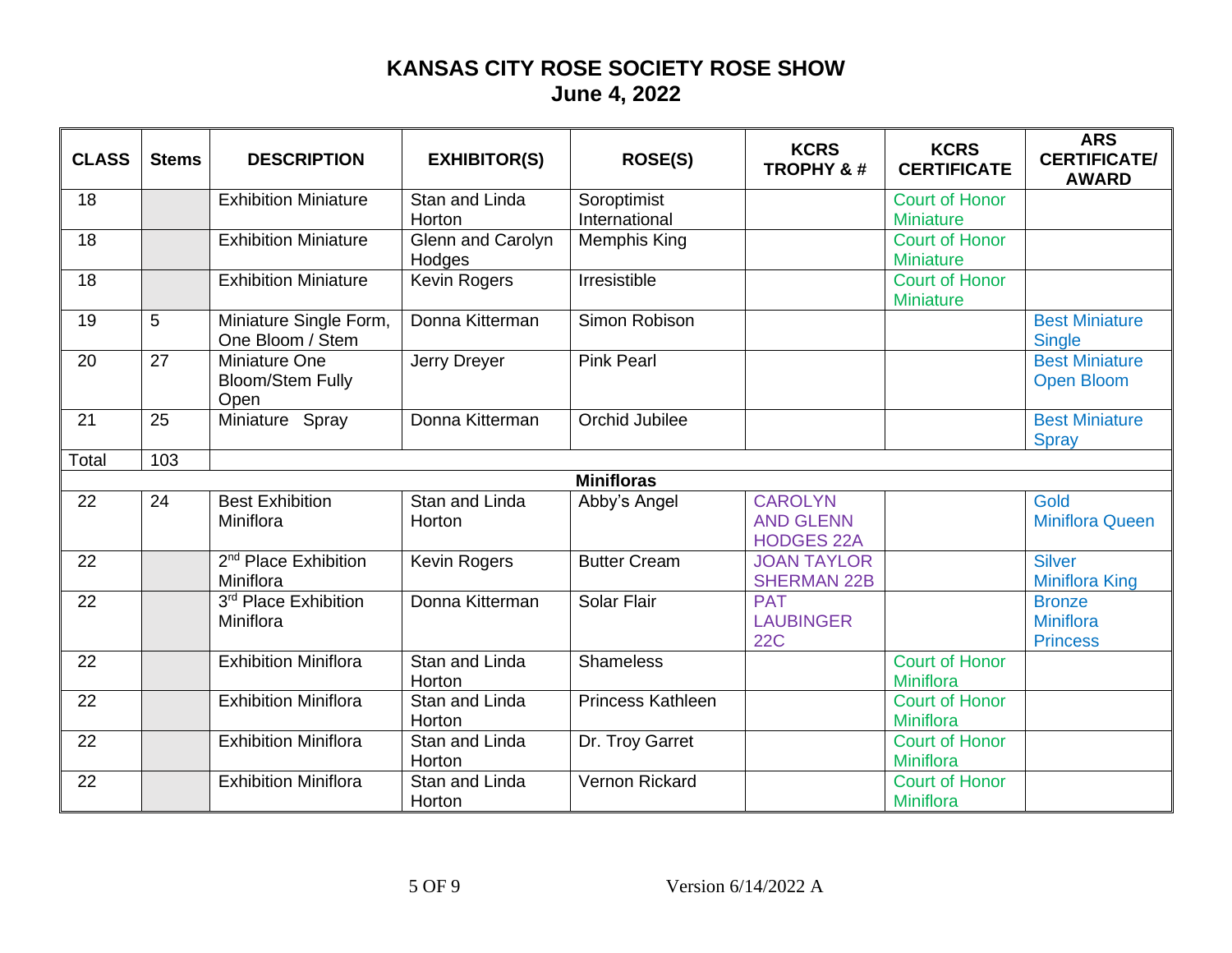| <b>CLASS</b> | <b>Stems</b> | <b>DESCRIPTION</b> | <b>EXHIBITOR(S)</b> | <b>ROSE(S)</b> | <b>KCRS</b><br><b>TROPHY &amp;#&lt;/b&gt;&lt;/th&gt;&lt;th&gt;&lt;b&gt;KCRS&lt;/b&gt;&lt;br&gt;&lt;b&gt;CERTIFICATE&lt;/b&gt;&lt;/th&gt;&lt;th&gt;&lt;b&gt;ARS&lt;/b&gt;&lt;br&gt;&lt;b&gt;CERTIFICATE/&lt;/b&gt;&lt;br&gt;&lt;b&gt;AWARD&lt;/b&gt;&lt;/th&gt;&lt;/tr&gt;&lt;tr&gt;&lt;td&gt;22&lt;/td&gt;&lt;td&gt;&lt;/td&gt;&lt;td&gt;&lt;b&gt;Exhibition Miniflora&lt;/b&gt;&lt;/td&gt;&lt;td&gt;Stan and Linda&lt;br&gt;Horton&lt;/td&gt;&lt;td&gt;Garden Queen&lt;/td&gt;&lt;td&gt;&lt;/td&gt;&lt;td&gt;&lt;b&gt;Court of Honor&lt;/b&gt;&lt;br&gt;Miniflora&lt;/td&gt;&lt;td&gt;&lt;/td&gt;&lt;/tr&gt;&lt;tr&gt;&lt;td&gt;22&lt;/td&gt;&lt;td&gt;&lt;/td&gt;&lt;td&gt;&lt;b&gt;Exhibition Miniflora&lt;/b&gt;&lt;/td&gt;&lt;td&gt;Stan and Linda&lt;br&gt;Horton&lt;/td&gt;&lt;td&gt;Cooper&lt;/td&gt;&lt;td&gt;&lt;/td&gt;&lt;td&gt;&lt;b&gt;Court of Honor&lt;/b&gt;&lt;br&gt;&lt;b&gt;Miniflora&lt;/b&gt;&lt;/td&gt;&lt;td&gt;&lt;/td&gt;&lt;/tr&gt;&lt;tr&gt;&lt;td&gt;22&lt;/td&gt;&lt;td&gt;&lt;/td&gt;&lt;td&gt;&lt;b&gt;Exhibition Miniflora&lt;/b&gt;&lt;/td&gt;&lt;td&gt;Stan and Linda&lt;br&gt;Horton&lt;/td&gt;&lt;td&gt;&lt;b&gt;Tiffany Lynn&lt;/b&gt;&lt;/td&gt;&lt;td&gt;&lt;/td&gt;&lt;td&gt;&lt;b&gt;Court of Honor&lt;/b&gt;&lt;br&gt;Miniflora&lt;/td&gt;&lt;td&gt;&lt;/td&gt;&lt;/tr&gt;&lt;tr&gt;&lt;td&gt;23&lt;/td&gt;&lt;td&gt;&lt;math&gt;\mathbf 0&lt;/math&gt;&lt;/td&gt;&lt;td&gt;Miniflora Single Form,&lt;br&gt;One Bloom/ Stem&lt;/td&gt;&lt;td&gt;none&lt;/td&gt;&lt;td&gt;&lt;/td&gt;&lt;td&gt;&lt;/td&gt;&lt;td&gt;&lt;/td&gt;&lt;td&gt;&lt;b&gt;Best Single&lt;/b&gt;&lt;br&gt;&lt;b&gt;Miniflora&lt;/b&gt;&lt;/td&gt;&lt;/tr&gt;&lt;tr&gt;&lt;td&gt;24&lt;/td&gt;&lt;td&gt;6&lt;/td&gt;&lt;td&gt;Miniflora Fully Open,&lt;br&gt;One Bloom/Stem&lt;/td&gt;&lt;td&gt;Stan and Linda&lt;br&gt;Horton&lt;/td&gt;&lt;td&gt;Zion Rose&lt;/td&gt;&lt;td&gt;&lt;/td&gt;&lt;td&gt;&lt;/td&gt;&lt;td&gt;&lt;b&gt;Best Miniflora&lt;/b&gt;&lt;br&gt;&lt;b&gt;Open Bloom&lt;/b&gt;&lt;/td&gt;&lt;/tr&gt;&lt;tr&gt;&lt;td&gt;25&lt;/td&gt;&lt;td&gt;&lt;math&gt;\overline{4}&lt;/math&gt;&lt;/td&gt;&lt;td&gt;Miniflora Spray&lt;/td&gt;&lt;td&gt;Donna Kitterman&lt;/td&gt;&lt;td&gt;Sunglow&lt;/td&gt;&lt;td&gt;&lt;/td&gt;&lt;td&gt;&lt;/td&gt;&lt;td&gt;&lt;b&gt;Best Miniflora&lt;/b&gt;&lt;br&gt;&lt;b&gt;Spray&lt;/b&gt;&lt;/td&gt;&lt;/tr&gt;&lt;tr&gt;&lt;td&gt;Total&lt;/td&gt;&lt;td&gt;34&lt;/td&gt;&lt;td&gt;&lt;/td&gt;&lt;td&gt;&lt;/td&gt;&lt;td&gt;&lt;/td&gt;&lt;td&gt;&lt;/td&gt;&lt;td&gt;&lt;/td&gt;&lt;td&gt;&lt;/td&gt;&lt;/tr&gt;&lt;tr&gt;&lt;td&gt;6&lt;br&gt;through&lt;br&gt;25&lt;/td&gt;&lt;td&gt;&lt;/td&gt;&lt;td&gt;Sweepstakes in&lt;br&gt;Horticulture&lt;/td&gt;&lt;td&gt;Donna Kitterman&lt;/td&gt;&lt;td&gt;&lt;/td&gt;&lt;td&gt;&lt;b&gt;KANSAS CITY&lt;/b&gt;&lt;br&gt;&lt;b&gt;ROSE&lt;/b&gt;&lt;br&gt;SOCIETY 6-25&lt;/td&gt;&lt;td&gt;&lt;/td&gt;&lt;td&gt;&lt;b&gt;Best&lt;/b&gt;&lt;br&gt;&lt;b&gt;Sweepstakes&lt;/b&gt;&lt;br&gt;*Horticulture&lt;/td&gt;&lt;/tr&gt;&lt;tr&gt;&lt;td&gt;11/12&lt;/td&gt;&lt;td&gt;&lt;/td&gt;&lt;td&gt;Sweepstakes in&lt;br&gt;Floribunda&lt;/td&gt;&lt;td&gt;Donna Kitterman&lt;/td&gt;&lt;td&gt;&lt;/td&gt;&lt;td&gt;MR. AND MRS.&lt;br&gt;&lt;b&gt;RICHARD&lt;/b&gt;&lt;br&gt;&lt;b&gt;OREAR 11 &amp;12&lt;/b&gt;&lt;/td&gt;&lt;td&gt;&lt;/td&gt;&lt;td&gt;&lt;b&gt;Best&lt;/b&gt;&lt;br&gt;&lt;b&gt;Sweepstakes&lt;/b&gt;&lt;br&gt;*Floribunda&lt;/td&gt;&lt;/tr&gt;&lt;tr&gt;&lt;td&gt;&lt;b&gt;Classes&lt;/b&gt;&lt;br&gt;18&lt;br&gt;through&lt;br&gt;25&lt;/td&gt;&lt;td&gt;&lt;/td&gt;&lt;td&gt;Sweepstakes in&lt;br&gt;Miniature and Miniflora&lt;/td&gt;&lt;td&gt;Stan and Linda&lt;br&gt;Horton&lt;/td&gt;&lt;td&gt;&lt;/td&gt;&lt;td&gt;&lt;b&gt;SEVENTIETH&lt;/b&gt;&lt;br&gt;&lt;b&gt;ANNIVERSARY&lt;/b&gt;&lt;br&gt;OF THE&lt;br&gt;&lt;b&gt;KANSAS CITY&lt;/b&gt;&lt;br&gt;&lt;b&gt;ROSE&lt;/b&gt;&lt;br&gt;&lt;b&gt;SOCIETY 18-&lt;/b&gt;&lt;br&gt;&lt;b&gt;25S&lt;/b&gt;&lt;/td&gt;&lt;td&gt;&lt;/td&gt;&lt;td&gt;&lt;b&gt;Best&lt;/b&gt;&lt;br&gt;&lt;b&gt;Sweepstakes&lt;/b&gt;&lt;br&gt;*Miniature and&lt;br&gt;&lt;b&gt;Miniflora&lt;/b&gt;&lt;/td&gt;&lt;/tr&gt;&lt;/tbody&gt;&lt;/table&gt;</b> |
|--------------|--------------|--------------------|---------------------|----------------|----------------------------------------------------------------------------------------------------------------------------------------------------------------------------------------------------------------------------------------------------------------------------------------------------------------------------------------------------------------------------------------------------------------------------------------------------------------------------------------------------------------------------------------------------------------------------------------------------------------------------------------------------------------------------------------------------------------------------------------------------------------------------------------------------------------------------------------------------------------------------------------------------------------------------------------------------------------------------------------------------------------------------------------------------------------------------------------------------------------------------------------------------------------------------------------------------------------------------------------------------------------------------------------------------------------------------------------------------------------------------------------------------------------------------------------------------------------------------------------------------------------------------------------------------------------------------------------------------------------------------------------------------------------------------------------------------------------------------------------------------------------------------------------------------------------------------------------------------------------------------------------------------------------------------------------------------------------------------------------------------------------------------------------------------------------------------------------------------------------------------------------------------------------------------------------------------------------------------------------------------------------------------------------------------------------------------------------------------------------------------------------------------------------------------------------------------------------------------------------------------------------------------------------------------------------------------------------------------------------------------------------------------------------------------------------------------------------------------------------------------------------------------------------------------------------------------------------------------------------------------------------------------------------------------------------------------------------------------------------------------------------------------------------------------------------------------------------------------------------------------------------------------------------------------------------------------------------------------------------------------------------------------------------------------------------------------------------------------------------------------------------------------------------------------------------------------------------------------------------------------------------------------------------------------------------------------------------------------------------------------------------------------------------------------------------------------------------------------------------------------------------------------------------------------------------------------------------------------------------------------------------------------------------------------------------------------------------------------------------------------------------------------------------------------------------------------------------------------------------------------------------------------------------------------------------------------------------------------------------|
|--------------|--------------|--------------------|---------------------|----------------|----------------------------------------------------------------------------------------------------------------------------------------------------------------------------------------------------------------------------------------------------------------------------------------------------------------------------------------------------------------------------------------------------------------------------------------------------------------------------------------------------------------------------------------------------------------------------------------------------------------------------------------------------------------------------------------------------------------------------------------------------------------------------------------------------------------------------------------------------------------------------------------------------------------------------------------------------------------------------------------------------------------------------------------------------------------------------------------------------------------------------------------------------------------------------------------------------------------------------------------------------------------------------------------------------------------------------------------------------------------------------------------------------------------------------------------------------------------------------------------------------------------------------------------------------------------------------------------------------------------------------------------------------------------------------------------------------------------------------------------------------------------------------------------------------------------------------------------------------------------------------------------------------------------------------------------------------------------------------------------------------------------------------------------------------------------------------------------------------------------------------------------------------------------------------------------------------------------------------------------------------------------------------------------------------------------------------------------------------------------------------------------------------------------------------------------------------------------------------------------------------------------------------------------------------------------------------------------------------------------------------------------------------------------------------------------------------------------------------------------------------------------------------------------------------------------------------------------------------------------------------------------------------------------------------------------------------------------------------------------------------------------------------------------------------------------------------------------------------------------------------------------------------------------------------------------------------------------------------------------------------------------------------------------------------------------------------------------------------------------------------------------------------------------------------------------------------------------------------------------------------------------------------------------------------------------------------------------------------------------------------------------------------------------------------------------------------------------------------------------------------------------------------------------------------------------------------------------------------------------------------------------------------------------------------------------------------------------------------------------------------------------------------------------------------------------------------------------------------------------------------------------------------------------------------------------------------------------------------------------|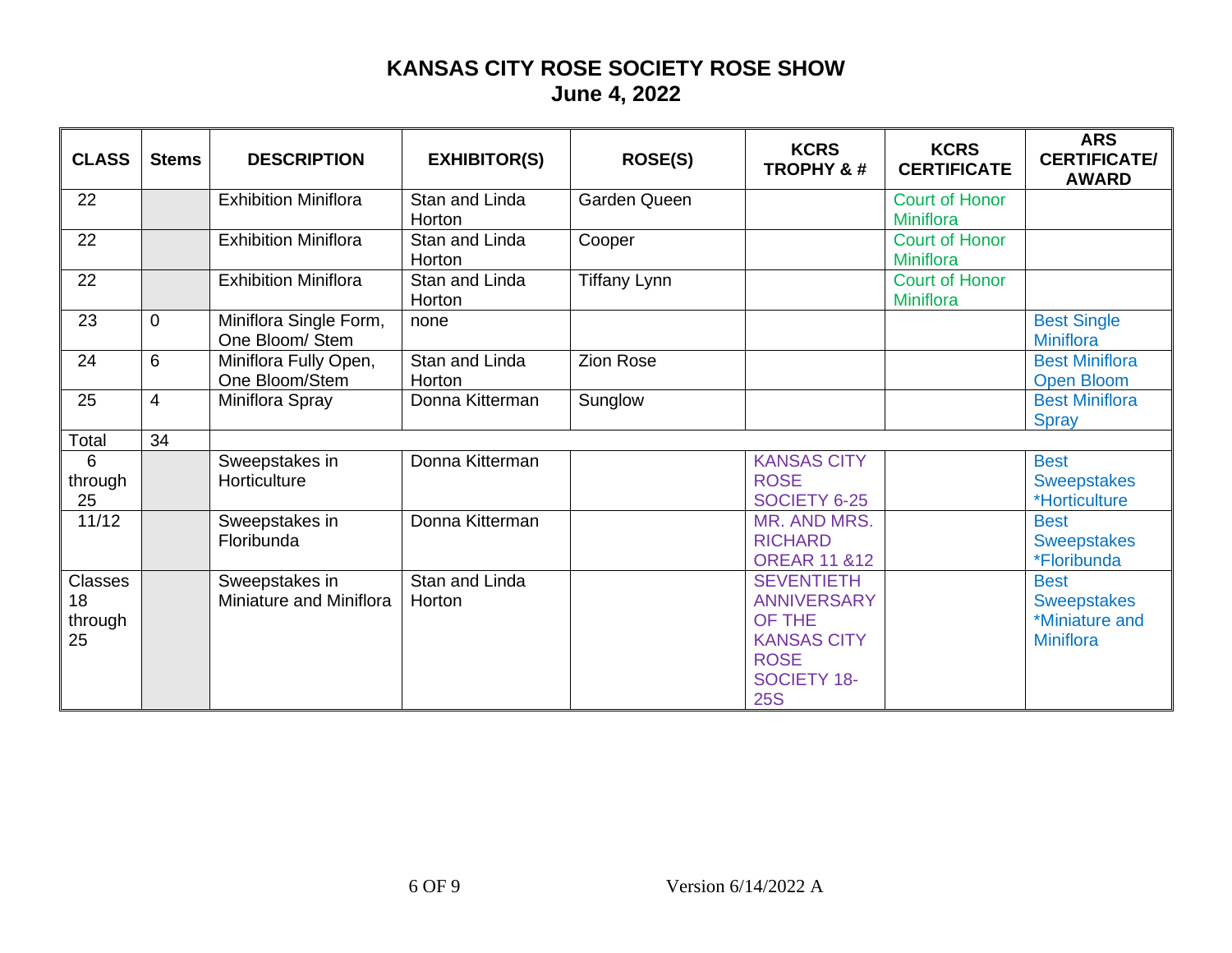| <b>CLASS</b> | <b>Stems</b> | <b>DESCRIPTION</b> | <b>EXHIBITOR(S)</b> | <b>ROSE(S)</b> | <b>KCRS</b><br><b>TROPHY &amp;#&lt;/b&gt;&lt;/th&gt;&lt;th&gt;&lt;b&gt;KCRS&lt;/b&gt;&lt;br&gt;&lt;b&gt;CERTIFICATE&lt;/b&gt;&lt;/th&gt;&lt;th&gt;&lt;b&gt;ARS&lt;/b&gt;&lt;br&gt;&lt;b&gt;CERTIFICATE/&lt;/b&gt;&lt;br&gt;&lt;b&gt;AWARD&lt;/b&gt;&lt;/th&gt;&lt;/tr&gt;&lt;tr&gt;&lt;td&gt;&lt;/td&gt;&lt;td&gt;&lt;/td&gt;&lt;td&gt;&lt;b&gt;Best Rose in Show&lt;/b&gt;&lt;br&gt;Currently Grown in the&lt;br&gt;Laura Conyers Smith&lt;br&gt;Rose Garden&lt;/td&gt;&lt;td&gt;John Riley&lt;/td&gt;&lt;td&gt;Paloma Blanca&lt;/td&gt;&lt;td&gt;&lt;b&gt;SEVENTY-&lt;/b&gt;&lt;br&gt;&lt;b&gt;FIFTH&lt;/b&gt;&lt;br&gt;&lt;b&gt;ANNIVERSARY&lt;/b&gt;&lt;br&gt;OF THE&lt;br&gt;&lt;b&gt;KANSAS CITY&lt;/b&gt;&lt;br&gt;&lt;b&gt;SOCIETY&lt;/b&gt;&lt;br&gt;&lt;b&gt;LCS75&lt;/b&gt;&lt;/td&gt;&lt;td&gt;&lt;b&gt;Best Rose&lt;/b&gt;&lt;br&gt;Grown in the&lt;br&gt;&lt;b&gt;Laura Conyers&lt;/b&gt;&lt;br&gt;&lt;b&gt;Smith Garden&lt;/b&gt;&lt;/td&gt;&lt;td&gt;&lt;/td&gt;&lt;/tr&gt;&lt;tr&gt;&lt;td&gt;&lt;/td&gt;&lt;td&gt;&lt;/td&gt;&lt;td&gt;&lt;/td&gt;&lt;td&gt;&lt;/td&gt;&lt;td&gt;&lt;b&gt;Miscellaneous&lt;/b&gt;&lt;/td&gt;&lt;td&gt;&lt;/td&gt;&lt;td&gt;&lt;/td&gt;&lt;td&gt;&lt;/td&gt;&lt;/tr&gt;&lt;tr&gt;&lt;td&gt;26&lt;/td&gt;&lt;td&gt;5&lt;/td&gt;&lt;td&gt;Novice Exhibitor&lt;/td&gt;&lt;td&gt;Ann Greene&lt;/td&gt;&lt;td&gt;The Generous&lt;br&gt;Gardener&lt;/td&gt;&lt;td&gt;&lt;/td&gt;&lt;td&gt;&lt;/td&gt;&lt;td&gt;&lt;b&gt;Best Novice&lt;/b&gt;&lt;/td&gt;&lt;/tr&gt;&lt;tr&gt;&lt;td&gt;27&lt;/td&gt;&lt;td&gt;6&lt;/td&gt;&lt;td&gt;Youth Exhibitor 17 and&lt;br&gt;younger&lt;/td&gt;&lt;td&gt;Cassandra Wendel&lt;/td&gt;&lt;td&gt;&lt;b&gt;Hot Tamale&lt;/b&gt;&lt;/td&gt;&lt;td&gt;&lt;/td&gt;&lt;td&gt;&lt;/td&gt;&lt;td&gt;&lt;b&gt;Best Junior One&lt;/b&gt;&lt;br&gt;&lt;b&gt;Bloom&lt;/b&gt;&lt;/td&gt;&lt;/tr&gt;&lt;tr&gt;&lt;td&gt;27&lt;/td&gt;&lt;td&gt;&lt;/td&gt;&lt;td&gt;Youth Exhibitor 17 and&lt;br&gt;Younger&lt;/td&gt;&lt;td&gt;Cassandra Wendel&lt;/td&gt;&lt;td&gt;Popcorn&lt;/td&gt;&lt;td&gt;&lt;/td&gt;&lt;td&gt;&lt;/td&gt;&lt;td&gt;&lt;b&gt;Best Junior&lt;/b&gt;&lt;br&gt;&lt;b&gt;Spray&lt;/b&gt;&lt;/td&gt;&lt;/tr&gt;&lt;tr&gt;&lt;td&gt;27&lt;/td&gt;&lt;td&gt;&lt;/td&gt;&lt;td&gt;Youth Exhibitor 17 and&lt;br&gt;Younger&lt;br&gt;&lt;b&gt;Best Entry&lt;/b&gt;&lt;/td&gt;&lt;td&gt;Cassandra Wendel&lt;/td&gt;&lt;td&gt;Popcorn&lt;/td&gt;&lt;td&gt;&lt;b&gt;MARCOTTE&lt;/b&gt;&lt;br&gt;&lt;b&gt;FAMILY 27&lt;/b&gt;&lt;/td&gt;&lt;td&gt;&lt;b&gt;Best Youth&lt;/b&gt;&lt;br&gt;&lt;b&gt;Entry&lt;/b&gt;&lt;/td&gt;&lt;td&gt;&lt;/td&gt;&lt;/tr&gt;&lt;tr&gt;&lt;td&gt;&lt;math&gt;\overline{28}&lt;/math&gt;&lt;/td&gt;&lt;td&gt;8&lt;/td&gt;&lt;td&gt;Most Fragrant Rose&lt;/td&gt;&lt;td&gt;Stan and Linda&lt;br&gt;Horton&lt;/td&gt;&lt;td&gt;Papa Meilland&lt;/td&gt;&lt;td&gt;&lt;b&gt;LALLY FAMILY&lt;/b&gt;&lt;br&gt;&lt;b&gt;CHARITABLE&lt;/b&gt;&lt;br&gt;&lt;b&gt;TRUST 28&lt;/b&gt;&lt;/td&gt;&lt;td&gt;&lt;/td&gt;&lt;td&gt;&lt;b&gt;Most Fragrant&lt;/b&gt;&lt;/td&gt;&lt;/tr&gt;&lt;tr&gt;&lt;td&gt;6, 12,&lt;br&gt;16, 18,&lt;br&gt;&lt;math display="block"&gt;\frac{22}{29}&lt;/math&gt;&lt;/td&gt;&lt;td&gt;&lt;/td&gt;&lt;td&gt;&lt;b&gt;Best in Show&lt;/b&gt;&lt;/td&gt;&lt;td&gt;Stan and Linda&lt;br&gt;Horton&lt;/td&gt;&lt;td&gt;Abby's Angel&lt;/td&gt;&lt;td&gt;&lt;b&gt;PURPLE&lt;/b&gt;&lt;br&gt;&lt;b&gt;ROSETTE&lt;/b&gt;&lt;/td&gt;&lt;td&gt;&lt;b&gt;Best in Show&lt;/b&gt;&lt;/td&gt;&lt;td&gt;&lt;/td&gt;&lt;/tr&gt;&lt;tr&gt;&lt;td&gt;&lt;/td&gt;&lt;td&gt;8&lt;/td&gt;&lt;td&gt;Any Rose from&lt;br&gt;Classes 6 to 25&lt;/td&gt;&lt;td&gt;Gary and Linda&lt;br&gt;Osborn&lt;/td&gt;&lt;td&gt;Dublin&lt;/td&gt;&lt;td&gt;&lt;/td&gt;&lt;td&gt;&lt;/td&gt;&lt;td&gt;&lt;b&gt;Best Judge's&lt;/b&gt;&lt;br&gt;&lt;b&gt;Entry&lt;/b&gt;&lt;br&gt;*Horticulture&lt;/td&gt;&lt;/tr&gt;&lt;tr&gt;&lt;td&gt;&lt;/td&gt;&lt;td&gt;&lt;/td&gt;&lt;td&gt;Appreciation of KCRS&lt;br&gt;&lt;b&gt;Rose Show Chair&lt;/b&gt;&lt;/td&gt;&lt;td&gt;Laura Dickinson&lt;/td&gt;&lt;td&gt;&lt;/td&gt;&lt;td&gt;&lt;b&gt;RICHARD&lt;/b&gt;&lt;br&gt;&lt;b&gt;MILLER&lt;/b&gt;&lt;br&gt;AppChair&lt;/td&gt;&lt;td&gt;&lt;/td&gt;&lt;td&gt;&lt;/td&gt;&lt;/tr&gt;&lt;tr&gt;&lt;td&gt;Total&lt;/td&gt;&lt;td&gt;27&lt;/td&gt;&lt;td&gt;&lt;/td&gt;&lt;td&gt;&lt;/td&gt;&lt;td&gt;&lt;/td&gt;&lt;td&gt;&lt;/td&gt;&lt;td&gt;&lt;/td&gt;&lt;td&gt;&lt;/td&gt;&lt;/tr&gt;&lt;/tbody&gt;&lt;/table&gt;</b> |
|--------------|--------------|--------------------|---------------------|----------------|-------------------------------------------------------------------------------------------------------------------------------------------------------------------------------------------------------------------------------------------------------------------------------------------------------------------------------------------------------------------------------------------------------------------------------------------------------------------------------------------------------------------------------------------------------------------------------------------------------------------------------------------------------------------------------------------------------------------------------------------------------------------------------------------------------------------------------------------------------------------------------------------------------------------------------------------------------------------------------------------------------------------------------------------------------------------------------------------------------------------------------------------------------------------------------------------------------------------------------------------------------------------------------------------------------------------------------------------------------------------------------------------------------------------------------------------------------------------------------------------------------------------------------------------------------------------------------------------------------------------------------------------------------------------------------------------------------------------------------------------------------------------------------------------------------------------------------------------------------------------------------------------------------------------------------------------------------------------------------------------------------------------------------------------------------------------------------------------------------------------------------------------------------------------------------------------------------------------------------------------------------------------------------------------------------------------------------------------------------------------------------------------------------------------------------------------------------------------------------------------------------------------------------------------------------------------------------------------------------------------------------------------------------------------------------------------------------------------------------------------------------------------------------------------------------------------------------------------------------------------------------------------------------------------------------------------------------------------------------------------------------------------------------------------------------------------------------------------------------------------------------------------------------------------------------------------------------------------------------------------------------------------------------------------------------------------------------------------------------------------------------------------------------------------------------------------------------------------------------------------------------------------------------------------------------------------------------------------------------------------------------------------------------------------------------------------------------------------------------------------------------------------------------------------------------------------------------------------------------------------------------------------------------------------------------------------------------------------------------------------------------------------------------------------------------------------------------------------------------------------------------------------------------------------------------------------------------------------------------------------------------------------------------------------------------------------------------------------------------------------------------------------------------------------------------------------------------------------------------------------------------------|
|--------------|--------------|--------------------|---------------------|----------------|-------------------------------------------------------------------------------------------------------------------------------------------------------------------------------------------------------------------------------------------------------------------------------------------------------------------------------------------------------------------------------------------------------------------------------------------------------------------------------------------------------------------------------------------------------------------------------------------------------------------------------------------------------------------------------------------------------------------------------------------------------------------------------------------------------------------------------------------------------------------------------------------------------------------------------------------------------------------------------------------------------------------------------------------------------------------------------------------------------------------------------------------------------------------------------------------------------------------------------------------------------------------------------------------------------------------------------------------------------------------------------------------------------------------------------------------------------------------------------------------------------------------------------------------------------------------------------------------------------------------------------------------------------------------------------------------------------------------------------------------------------------------------------------------------------------------------------------------------------------------------------------------------------------------------------------------------------------------------------------------------------------------------------------------------------------------------------------------------------------------------------------------------------------------------------------------------------------------------------------------------------------------------------------------------------------------------------------------------------------------------------------------------------------------------------------------------------------------------------------------------------------------------------------------------------------------------------------------------------------------------------------------------------------------------------------------------------------------------------------------------------------------------------------------------------------------------------------------------------------------------------------------------------------------------------------------------------------------------------------------------------------------------------------------------------------------------------------------------------------------------------------------------------------------------------------------------------------------------------------------------------------------------------------------------------------------------------------------------------------------------------------------------------------------------------------------------------------------------------------------------------------------------------------------------------------------------------------------------------------------------------------------------------------------------------------------------------------------------------------------------------------------------------------------------------------------------------------------------------------------------------------------------------------------------------------------------------------------------------------------------------------------------------------------------------------------------------------------------------------------------------------------------------------------------------------------------------------------------------------------------------------------------------------------------------------------------------------------------------------------------------------------------------------------------------------------------------------------------------------------------------------|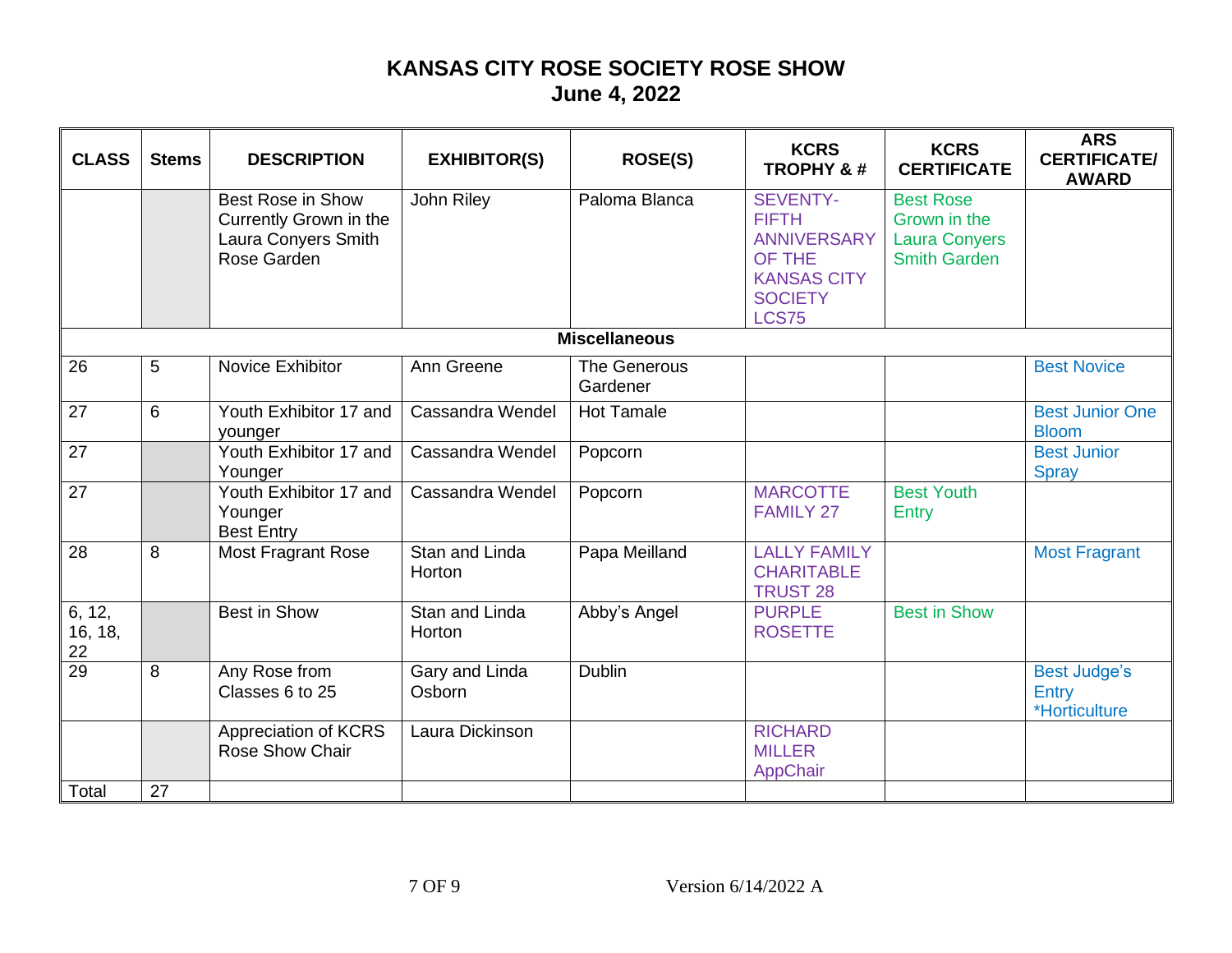| <b>CLASS</b> | <b>Stems</b> | <b>DESCRIPTION</b> | <b>EXHIBITOR(S)</b> | <b>ROSE(S)</b> | <b>KCRS</b><br><b>TROPHY &amp;#&lt;/b&gt;&lt;/th&gt;&lt;th&gt;&lt;b&gt;KCRS&lt;/b&gt;&lt;br&gt;&lt;b&gt;CERTIFICATE&lt;/b&gt;&lt;/th&gt;&lt;th&gt;&lt;b&gt;ARS&lt;/b&gt;&lt;br&gt;&lt;b&gt;CERTIFICATE/&lt;/b&gt;&lt;br&gt;&lt;b&gt;AWARD&lt;/b&gt;&lt;/th&gt;&lt;/tr&gt;&lt;tr&gt;&lt;td&gt;Total&lt;br&gt;Hort.&lt;/td&gt;&lt;td&gt;428&lt;/td&gt;&lt;td&gt;&lt;/td&gt;&lt;td&gt;&lt;/td&gt;&lt;td&gt;&lt;/td&gt;&lt;td&gt;&lt;/td&gt;&lt;td&gt;&lt;/td&gt;&lt;td&gt;&lt;/td&gt;&lt;/tr&gt;&lt;tr&gt;&lt;td&gt;&lt;/td&gt;&lt;td&gt;&lt;/td&gt;&lt;td&gt;&lt;/td&gt;&lt;td&gt;&lt;/td&gt;&lt;td&gt;Photography&lt;/td&gt;&lt;td&gt;&lt;/td&gt;&lt;td&gt;&lt;/td&gt;&lt;td&gt;&lt;/td&gt;&lt;/tr&gt;&lt;tr&gt;&lt;td&gt;30&lt;/td&gt;&lt;td&gt;6&lt;/td&gt;&lt;td&gt;Cycle of Bloom&lt;/td&gt;&lt;td&gt;Lauren English&lt;/td&gt;&lt;td&gt;Veteran's Honor&lt;/td&gt;&lt;td&gt;&lt;/td&gt;&lt;td&gt;&lt;b&gt;Best&lt;/b&gt;&lt;br&gt;Photograph&lt;br&gt;Class 30&lt;/td&gt;&lt;td&gt;&lt;/td&gt;&lt;/tr&gt;&lt;tr&gt;&lt;td&gt;31&lt;/td&gt;&lt;td&gt;12&lt;/td&gt;&lt;td&gt;One Exhibition Form&lt;br&gt;Bloom-HT, GR, FL,&lt;br&gt;MN, or MFL&lt;/td&gt;&lt;td&gt;Jerry Dreyer&lt;/td&gt;&lt;td&gt;&lt;b&gt;Ring of Fire&lt;/b&gt;&lt;/td&gt;&lt;td&gt;&lt;/td&gt;&lt;td&gt;&lt;b&gt;Best&lt;/b&gt;&lt;br&gt;Photograph&lt;br&gt;Class 31&lt;/td&gt;&lt;td&gt;&lt;/td&gt;&lt;/tr&gt;&lt;tr&gt;&lt;td&gt;32&lt;/td&gt;&lt;td&gt;10&lt;/td&gt;&lt;td&gt;One Open Bloom-HT,&lt;br&gt;GR, FL, MN, or MFL&lt;/td&gt;&lt;td&gt;Michael Wathen&lt;/td&gt;&lt;td&gt;Iceberg&lt;/td&gt;&lt;td&gt;&lt;/td&gt;&lt;td&gt;&lt;b&gt;Best&lt;/b&gt;&lt;br&gt;Photograph&lt;br&gt;Class 32&lt;/td&gt;&lt;td&gt;&lt;/td&gt;&lt;/tr&gt;&lt;tr&gt;&lt;td&gt;33&lt;/td&gt;&lt;td&gt;5&lt;/td&gt;&lt;td&gt;One Spray-HT, GR,&lt;br&gt;FL, MN, or MFL&lt;/td&gt;&lt;td&gt;Samuel Stepp&lt;/td&gt;&lt;td&gt;Julia Child&lt;/td&gt;&lt;td&gt;&lt;/td&gt;&lt;td&gt;&lt;b&gt;Best&lt;/b&gt;&lt;br&gt;Photograph&lt;br&gt;Class 33&lt;/td&gt;&lt;td&gt;&lt;/td&gt;&lt;/tr&gt;&lt;tr&gt;&lt;td&gt;34&lt;/td&gt;&lt;td&gt;13&lt;/td&gt;&lt;td&gt;One Bloom or Spray-&lt;br&gt;SP, OGR, SH, PL, or&lt;br&gt;&lt;b&gt;CL&lt;/b&gt;&lt;/td&gt;&lt;td&gt;JJ Jensen&lt;/td&gt;&lt;td&gt;&lt;b&gt;High Society&lt;/b&gt;&lt;/td&gt;&lt;td&gt;&lt;/td&gt;&lt;td&gt;&lt;b&gt;Best&lt;/b&gt;&lt;br&gt;Photography&lt;br&gt;Class 34&lt;/td&gt;&lt;td&gt;&lt;/td&gt;&lt;/tr&gt;&lt;tr&gt;&lt;td&gt;35&lt;/td&gt;&lt;td&gt;&lt;math&gt;6\phantom{1}&lt;/math&gt;&lt;/td&gt;&lt;td&gt;&lt;b&gt;LCSMRG Photo-graph&lt;/b&gt;&lt;/td&gt;&lt;td&gt;Michael Wathen&lt;/td&gt;&lt;td&gt;&lt;/td&gt;&lt;td&gt;&lt;/td&gt;&lt;td&gt;&lt;b&gt;Best&lt;/b&gt;&lt;br&gt;Photograph&lt;br&gt;Class 35&lt;/td&gt;&lt;td&gt;&lt;/td&gt;&lt;/tr&gt;&lt;tr&gt;&lt;td&gt;36&lt;/td&gt;&lt;td&gt;10&lt;/td&gt;&lt;td&gt;Rose Potpourri&lt;/td&gt;&lt;td&gt;Samuel Stepp&lt;/td&gt;&lt;td&gt;Walking on&lt;br&gt;Sunshine&lt;/td&gt;&lt;td&gt;&lt;/td&gt;&lt;td&gt;&lt;b&gt;Best&lt;/b&gt;&lt;br&gt;Photograph&lt;br&gt;Class 36&lt;/td&gt;&lt;td&gt;&lt;/td&gt;&lt;/tr&gt;&lt;tr&gt;&lt;td&gt;37&lt;/td&gt;&lt;td&gt;&lt;math&gt;\overline{7}&lt;/math&gt;&lt;/td&gt;&lt;td&gt;&lt;b&gt;Creative Expression&lt;/b&gt;&lt;/td&gt;&lt;td&gt;Jerry Dreyer&lt;/td&gt;&lt;td&gt;Incantation&lt;/td&gt;&lt;td&gt;&lt;/td&gt;&lt;td&gt;&lt;b&gt;Best&lt;/b&gt;&lt;br&gt;Photograph&lt;br&gt;Class 37&lt;/td&gt;&lt;td&gt;&lt;/td&gt;&lt;/tr&gt;&lt;tr&gt;&lt;td&gt;38&lt;/td&gt;&lt;td&gt;1&lt;/td&gt;&lt;td&gt;Novice&lt;/td&gt;&lt;td&gt;None&lt;/td&gt;&lt;td&gt;&lt;/td&gt;&lt;td&gt;&lt;/td&gt;&lt;td&gt;&lt;b&gt;Best&lt;/b&gt;&lt;br&gt;Photograph&lt;br&gt;Class 38&lt;/td&gt;&lt;td&gt;&lt;/td&gt;&lt;/tr&gt;&lt;/tbody&gt;&lt;/table&gt;</b> |
|--------------|--------------|--------------------|---------------------|----------------|-------------------------------------------------------------------------------------------------------------------------------------------------------------------------------------------------------------------------------------------------------------------------------------------------------------------------------------------------------------------------------------------------------------------------------------------------------------------------------------------------------------------------------------------------------------------------------------------------------------------------------------------------------------------------------------------------------------------------------------------------------------------------------------------------------------------------------------------------------------------------------------------------------------------------------------------------------------------------------------------------------------------------------------------------------------------------------------------------------------------------------------------------------------------------------------------------------------------------------------------------------------------------------------------------------------------------------------------------------------------------------------------------------------------------------------------------------------------------------------------------------------------------------------------------------------------------------------------------------------------------------------------------------------------------------------------------------------------------------------------------------------------------------------------------------------------------------------------------------------------------------------------------------------------------------------------------------------------------------------------------------------------------------------------------------------------------------------------------------------------------------------------------------------------------------------------------------------------------------------------------------------------------------------------------------------------------------------------------------------------------------------------------------------------------------------------------------------------------------------------------------------------------------------------------------------------------------------------------------------------------------------------------------------------------------------------------------------------------------------------------------------------------------------------------------------------------------------------------------------------------------------------------------------------------------------------------------------------------------------------------------------------------------------------------------------------------------------------------------------------------------------------------------------------------------------------------------------------------------------------------------------------------------------------------------------------------------------------------------------------------------------------------------------------------------------------------------------------------------------------------------------------------------------------------------------------------------------------------------------------------------------------------------------------------------------------------------------------------------------------------------------------------------------------|
|--------------|--------------|--------------------|---------------------|----------------|-------------------------------------------------------------------------------------------------------------------------------------------------------------------------------------------------------------------------------------------------------------------------------------------------------------------------------------------------------------------------------------------------------------------------------------------------------------------------------------------------------------------------------------------------------------------------------------------------------------------------------------------------------------------------------------------------------------------------------------------------------------------------------------------------------------------------------------------------------------------------------------------------------------------------------------------------------------------------------------------------------------------------------------------------------------------------------------------------------------------------------------------------------------------------------------------------------------------------------------------------------------------------------------------------------------------------------------------------------------------------------------------------------------------------------------------------------------------------------------------------------------------------------------------------------------------------------------------------------------------------------------------------------------------------------------------------------------------------------------------------------------------------------------------------------------------------------------------------------------------------------------------------------------------------------------------------------------------------------------------------------------------------------------------------------------------------------------------------------------------------------------------------------------------------------------------------------------------------------------------------------------------------------------------------------------------------------------------------------------------------------------------------------------------------------------------------------------------------------------------------------------------------------------------------------------------------------------------------------------------------------------------------------------------------------------------------------------------------------------------------------------------------------------------------------------------------------------------------------------------------------------------------------------------------------------------------------------------------------------------------------------------------------------------------------------------------------------------------------------------------------------------------------------------------------------------------------------------------------------------------------------------------------------------------------------------------------------------------------------------------------------------------------------------------------------------------------------------------------------------------------------------------------------------------------------------------------------------------------------------------------------------------------------------------------------------------------------------------------------------------------------------------------------------|